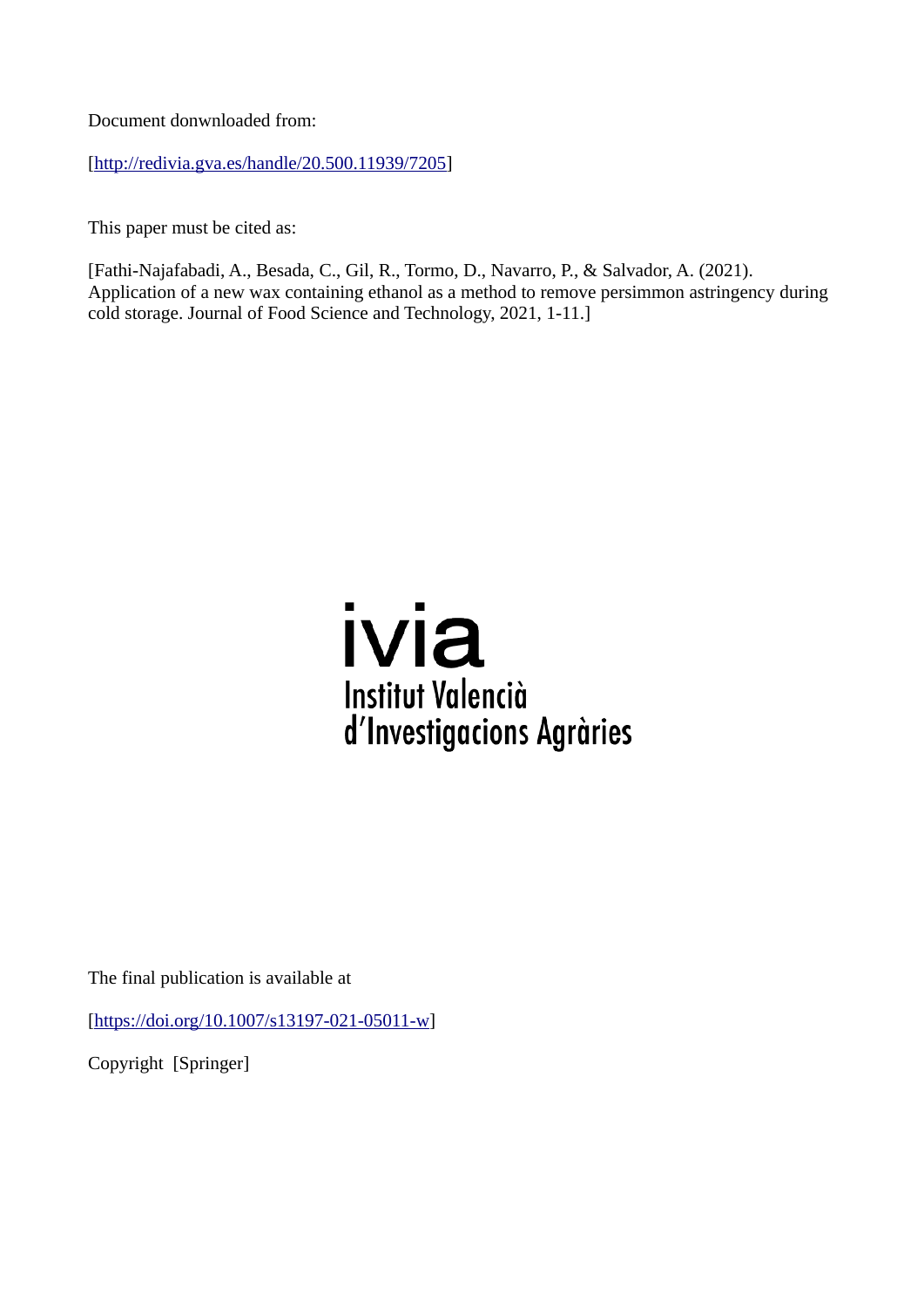# **Application of a new wax containing ethanol as a method to remove persimmon**  1 **astringency during cold storage** 2

 $3$ Ayoub FATHI-NAJAFABADI<sup>1</sup>, Cristina BESADA<sup>1</sup>, Rebeca GIL<sup>1</sup>, Dani TORMO<sup>2</sup>, Pilar NAVARRO<sup>1</sup>, 4 Alejandra SALVADOR<sup>1\*</sup>

5<sup>1</sup>Centro de Tecnología Postcosecha del Instituto Valenciano de Investigaciones Agrarias (IVIA), Carretera Moncada-Náquera, Km. 4.5, 46113, Moncada, Valencia, Spain 6

7<sup>2</sup> Fomesa Fruitech S.L.U., 46469, Beniparrell, Valencia, Spain

8\*Corresponding author: [salvador\\_ale@gva.es](mailto:salvador_ale@gva.es)

Phone number:0034 963424000 Ext: 424028 9

#### **Acknowledgments**  10

11This work has been funded by the Instituto Nacional de Investigación y Tecnología Agraria y Alimentaria 12(INIA) and Fondo Europeo de Desarrollo Regional (FEDER) through Project RTA2017-00045-C02-01. Ayoub 13Fathi Najafabadi thanks the INIA for grant FPI-INIA #43 (CPD2015-0151). The authors thank Fomesa Fruitech 14S.L.U. and Natural Hand S. L. for their technical support.

15

#### 16Declarations:

17Funding: Instituto Nacional de Investigación y Tecnología Agraria y Alimentaria (INIA) and Fondo Europeo 18de Desarrollo Regional (FEDER) through Project RTA2017-00045-C02-01.

19 Conflicts of interest: The authors declare no conflict of interest.

20 Ethics approval: The authors accept full ethical responsibilities.

**Consent to participate:** All the authors consent to participate in the experiment. 21

22Consent for publication: 'Not applicable'

23Code availability: 'Not applicable'

**Authors' contributions:** AS and CB conceived the work and revised the MS; RG, DT and PN carried out the 24 25 experiments; AFN carried out the experiment, analysed the data and wrote the MS.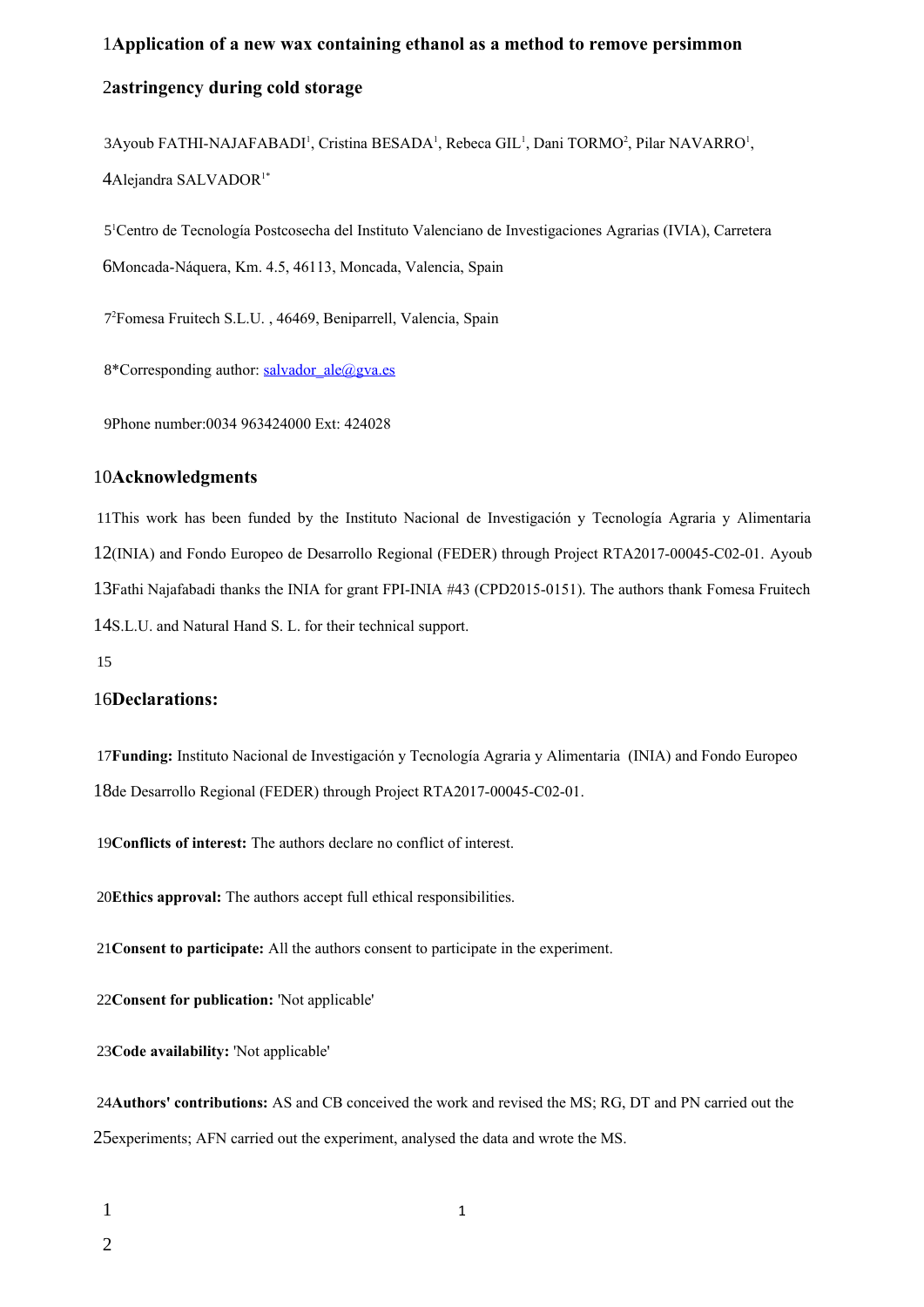# 

# 28Research highlights

| 29 |           | Wax containing ethanol is effective to remove packaged persimmon astringency               |
|----|-----------|--------------------------------------------------------------------------------------------|
| 30 |           | during cold storage                                                                        |
| 31 | $\bullet$ | CO <sub>2</sub> deastringency treatment may cause quality loss and flesh browning after    |
| 32 |           | prolonged cold storage                                                                     |
| 33 |           | New patented method can replace CO <sub>2</sub> deastringecy treatment when prolonged cold |
| 34 |           | storage is needed                                                                          |
| 35 |           |                                                                                            |
| 36 |           |                                                                                            |
| 37 |           |                                                                                            |
| 38 |           |                                                                                            |
| 39 |           |                                                                                            |
| 40 |           |                                                                                            |
| 41 |           |                                                                                            |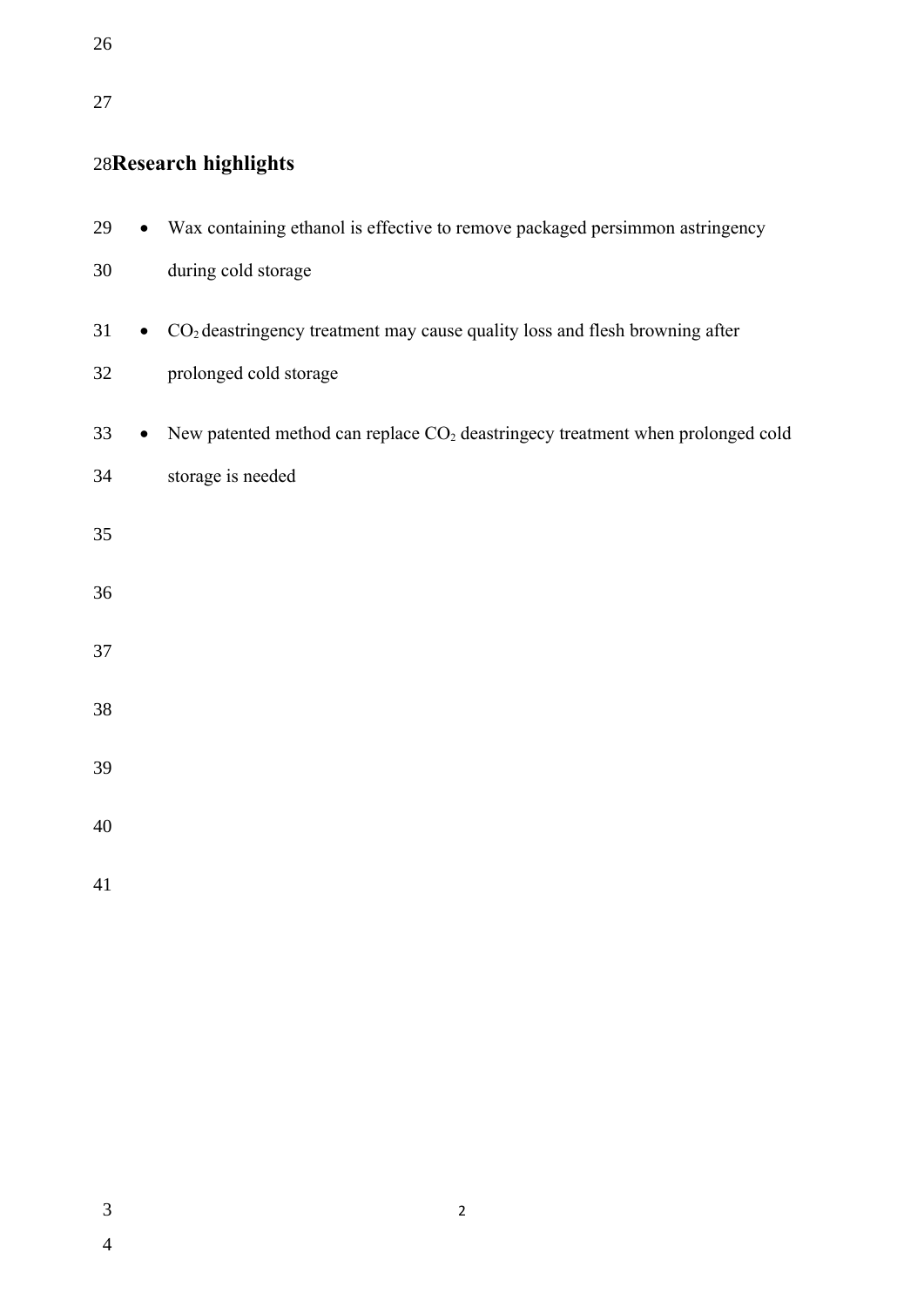# **Abstract**  43

44Nowadays the treatment based on applying high  $CO<sub>2</sub>$  concentrations to fruit is the main 45 method used in astringent persimmon prior to being commercialized, but it can cause quality 46problems for fruit during cold storage. The aim of this study was to evaluate the effectiveness 47of a recently patented astringency removal method based on applying a new wax whose 48formulation includes ethanol before commercial packaging. During two seasons, three 49treatments were evaluated in cv. Rojo Brillante and Triumph: 1)  $CO<sub>2</sub>$ - standard treatment; 2) 50waxed and packed in plastic film according to the patented method; 3) packed in plastic film 51 without any treatment. During a third season, the new method's effectiveness in removing 52astringency was evaluated under industrial conditions. After treatments fruit was stored at 530 $^{\circ}$ C for 15, 21 and 30 days before being transferred at 20 $^{\circ}$ C to simulate a 5-days shelf-life. 54All the fruit treated with the new wax completely lost astringency after 30 days at  $0^{\circ}$ C, and 55 commercial firmness was maintained. At the end of the storage, fruit quality was 56 substantially higher in fruit submitted to the new treatment.  $CO_2$ -treated fruit, manifested 57internal browning after 30 storage days and shelf-life, while this disorder was not detected in 58waxed fruit.

#### **Keywords: deastringency, cold storage, wax, ethanol, 'Rojo Brillante', 'Triumph'**  59

3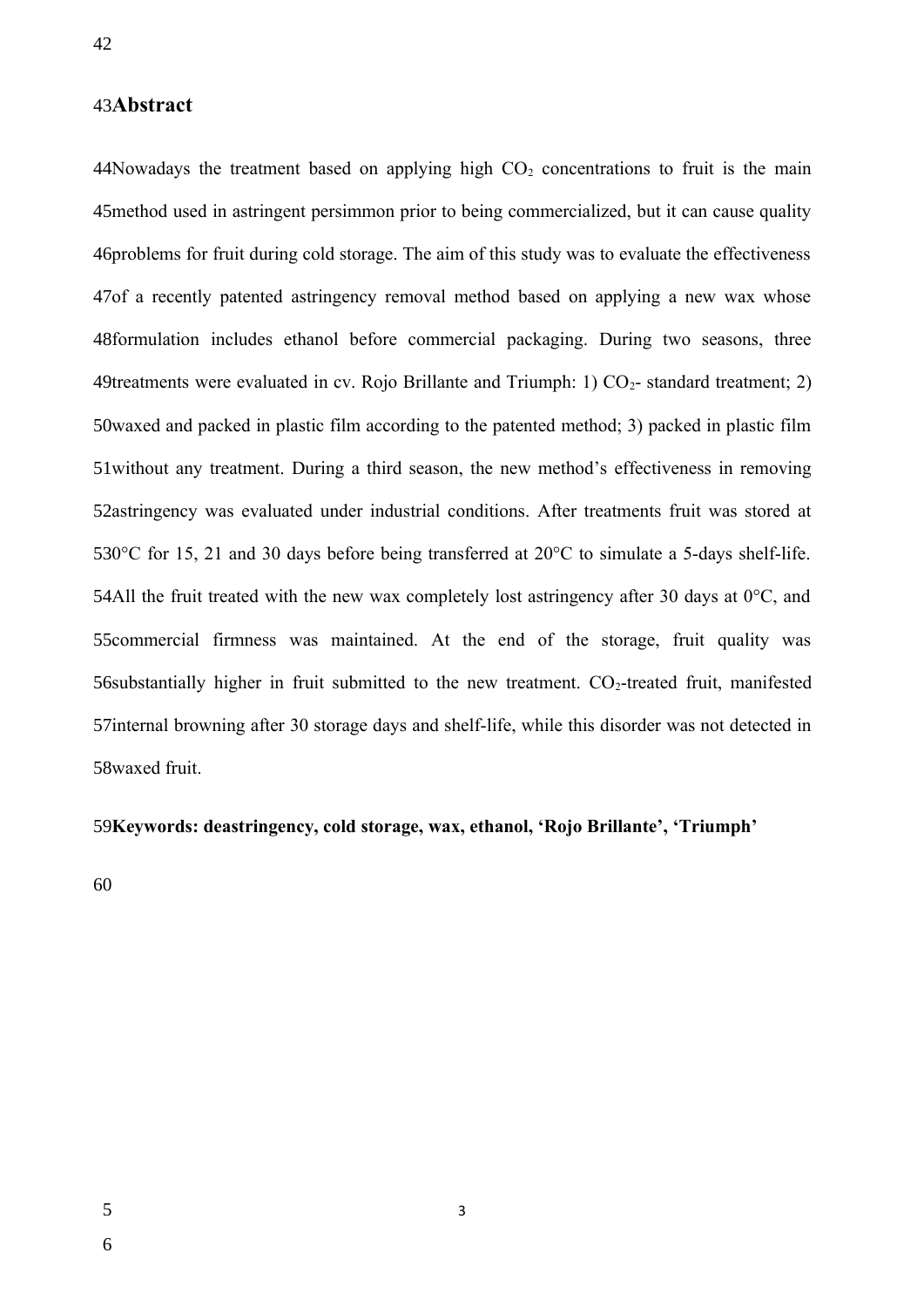# **Introduction** 62

63Persimmon cultivars are divided into two categories, astringent and non-astringent, 64 depending on their astringency level at harvest. Astringent persimmons are not edible when 65harvested due to the presence of high soluble tannin concentrations, which produce a dry 66puckering sensation in the mouth (Besada and Salvador 2018). 'Triumph' and 'Rojo 67Brillante' are the main cultivars from the Mediterranean region, both of which are astringent 68at harvest.

69The most habitual treatment used to remove astringency in persimmon is based on exposing 70 fruit to 95-98%  $CO_2$  at 20 °C and 90% RH for 24 h (Besada and Salvador 2018). The 71 effectiveness of this method lies in the fact that it triggers anaerobic respiration in fruit, which 72gives rise to the accumulation of acetaldehyde. The reaction between this acetaldehyde and 73the soluble tannins responsible for astringency leads tannins to become insoluble, hence they 74lose their astringent character (Arnal and Del Río 2003; Salvador et al. 2007). Although the 75 effectiveness of this deastringency method has been widely studied, a high  $CO_2$  concentration 76 affects the parenchyma structure, causing cell membrane degradation, which can lead to loss 77 of flesh firmness after treatment. Thus, in the case the fruit has to be cold stored, it is 78 recommended to remove the astringency after conservation to preserve the fruit firmness. 79Nevertheless, it is noteworthy that in some marketing scenarios, such as shipments to 80 overseas countries,  $CO<sub>2</sub>$  treatment is necessarily applied before using refrigerated transport. 81 Under these conditions, the risk of fruit quality loss during cold storage is high. Indeed, the 82fruit softening and internal browning that appears during prolonged refrigerated transport is 83one of the most important problems that is limiting the market to overseas countries.

84In this context, interest has been shown in finding alternative deastringency methods that can 85be applied in cold storage management scenarios to avoid quality losses associated with the 86 currently employed  $CO_2$  treatment. To respond to this demand, the present work takes as a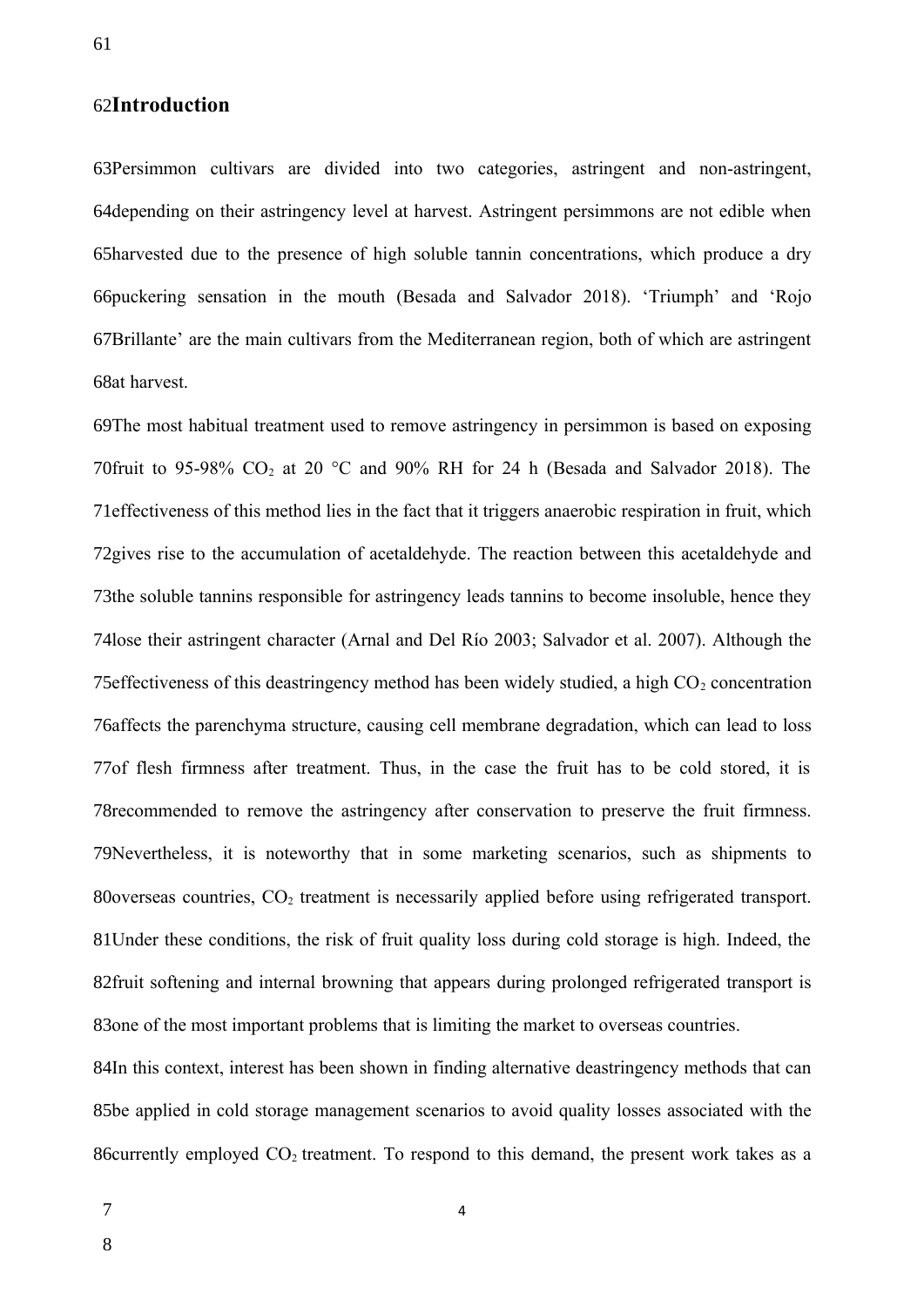87starting point two postharvest technologies used for different purposes that have never been 88 combined. On the one hand, it is known that exposing fruit to ethanol has an effect of 89removing astringency. Ethanol vapor was one of the first treatments to be assayed to remove 90astringency in the persimmon fruit industry (Taira et al. 1989). Although this treatment still 91 continues to be used in countries like Brazil (Tessmer et al. 2018), it is being replaced with  $92CO<sub>2</sub>$  treatment as the latter requires less time to remove astringency and fruit firmness is 93 better preserved.

94On the other hand, edible waxes are used to carry some ingredients like antioxidants, 95antifungal and antimicrobial agents for different purposes in different fruits (Nair et al. 2018; 96Rojas-Graü et al. 2007). In persimmon no information on this regard exits, only some studies 97have reported the use of waxes to reduce softening and weight loss (Blume et al. 2008; Carvalho da Silva et al. 2011). 98

99In this context, the hypothesis based on producing an edible wax as a carrier for ethanol was 100the starting point to reach research collaboration between the Instituto Valenciano de 101Investigaciones Agrarias (IVIA) and the Fomesa Fruitech S.L.U. Company. The final 102 objective was to find a new deastringency method based on ethanol that can be easily applied 103and that does not have negative effects on the fruit quality during low-temperature storage 104 and subsequent shelf-life. The studies carried out allowed to develop an ethanolic wax that 105could remove fruit astringency during cold storage when combined with fruit packaging, and 106this process has been recently patented  $(P-101459)$ .

107The objective of this work was to evaluate the effectiveness of this new method to remove 108 persimmon astringency during cold storage, and to determine its effect on other important 109physico-chemical quality parameters as color, firmness, total soluble solids, chilling injury 110and browning incidence. This study was part of the studies submitted for approval of the 111patent.

5

112

# 113Materials and Methods

- 9
- 10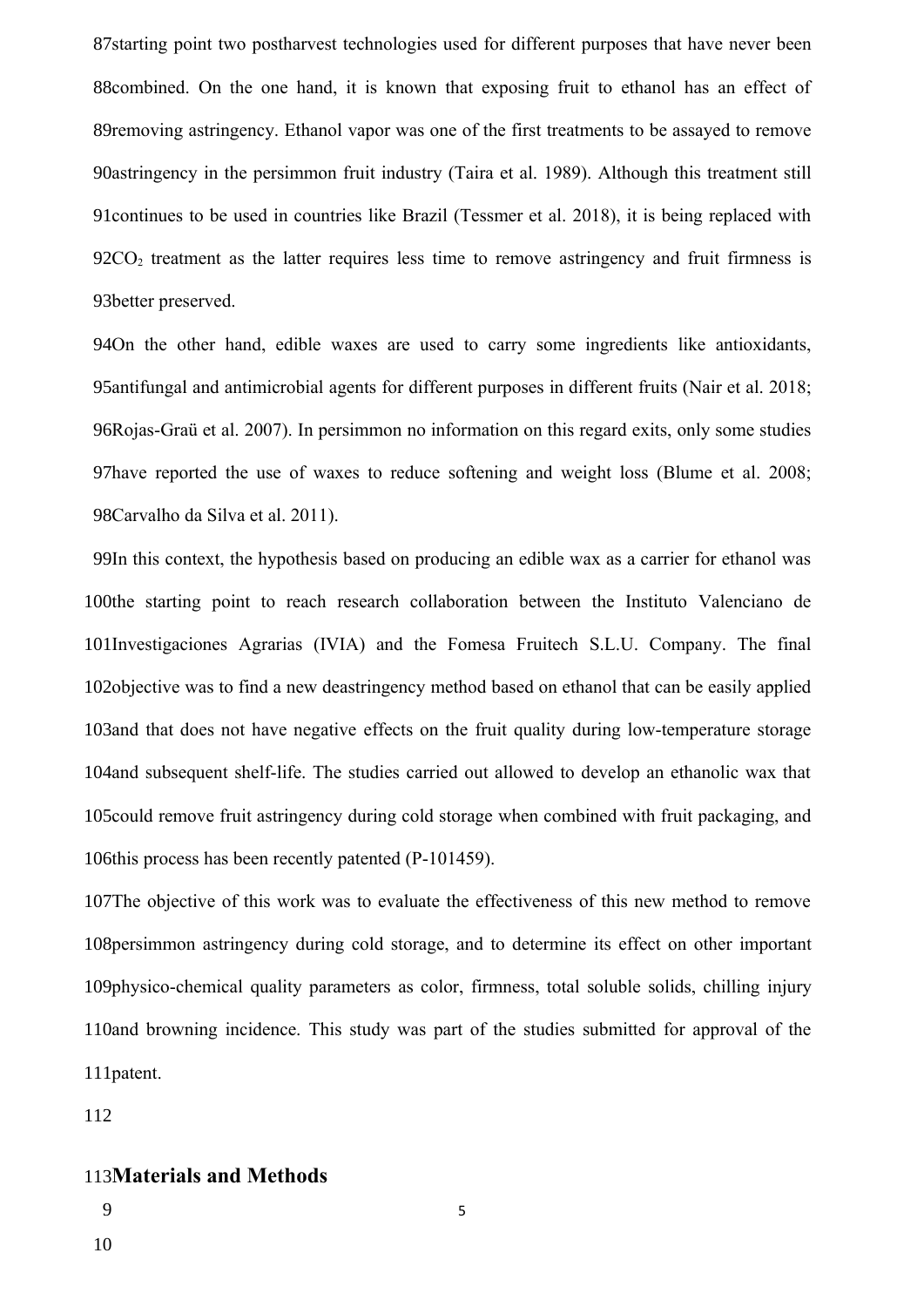#### 114Fruit source and treatments

115This study was conducted in three consecutive seasons from 2017 to 2019. In the first and 116 second season the treatments were tested under lab conditions while in the third season the 117 assays were carried out under industrial conditions.

118*First season (S1)*. 'Rojo Brillante' persimmons were harvested in November in a commercial 119 maturity stage from an orchard in Valencia (Spain) before being immediately transported to 120the IVIA's Postharvest Laboratory Technology Center. Fruit were carefully selected for their 121 uniform size and external color. Then they were separated into homogenous lots of 12 fruits, 122and were placed on plastic alveoli trays in a cardboard fruit box. Three of these lots were 123used to evaluate the physico-chemical quality of fruit at harvest.

124The remaining lots of fruit were subjected to the following three treatments (12 lots per 125treatment):

1261) fruit submitted to the traditional  $CO_2$  treatment with 95%  $CO_2$  at 20°C for 24h (CO<sub>2</sub>);

1272) fruit waxed and packed in plastic film according to the patented method (Wax+Film);

1283) fruit packed in plastic film with no wax application, used as the control (Film).

129After applying treatments, all the fruit were stored at  $0^{\circ}$ C with 85%-90% RH for up to 30 130 days. Periodically after 15, 21 and 30 days, three lots of each treatment were removed from 131cold storage for analysis. In addition, after 30 days three other lots of fruit were transferred to 13220  $\rm{°C}$  for 5 days to simulate the shelf-life period, after which they were evaluated.

133*Second season (S2)*. During this season, experiments were carried out in the same way as 134 during the first season, but in this case they were performed with persimmons 'Rojo 135Brillante' and 'Triumph'. The fruit of both cultivars were harvested in the commercial 136 maturity stage in December from two orchards in Valencia. During this season, a 5-day shelf-137 life at  $20^{\circ}$ C was simulated after 15, 21 and 30 days of cold storage periods.

138*Third season (S3)*. During this season, the effectiveness of the new method to remove 139astringency was evaluated under industrial conditions with 'Rojo Brillante'. To this end, after

11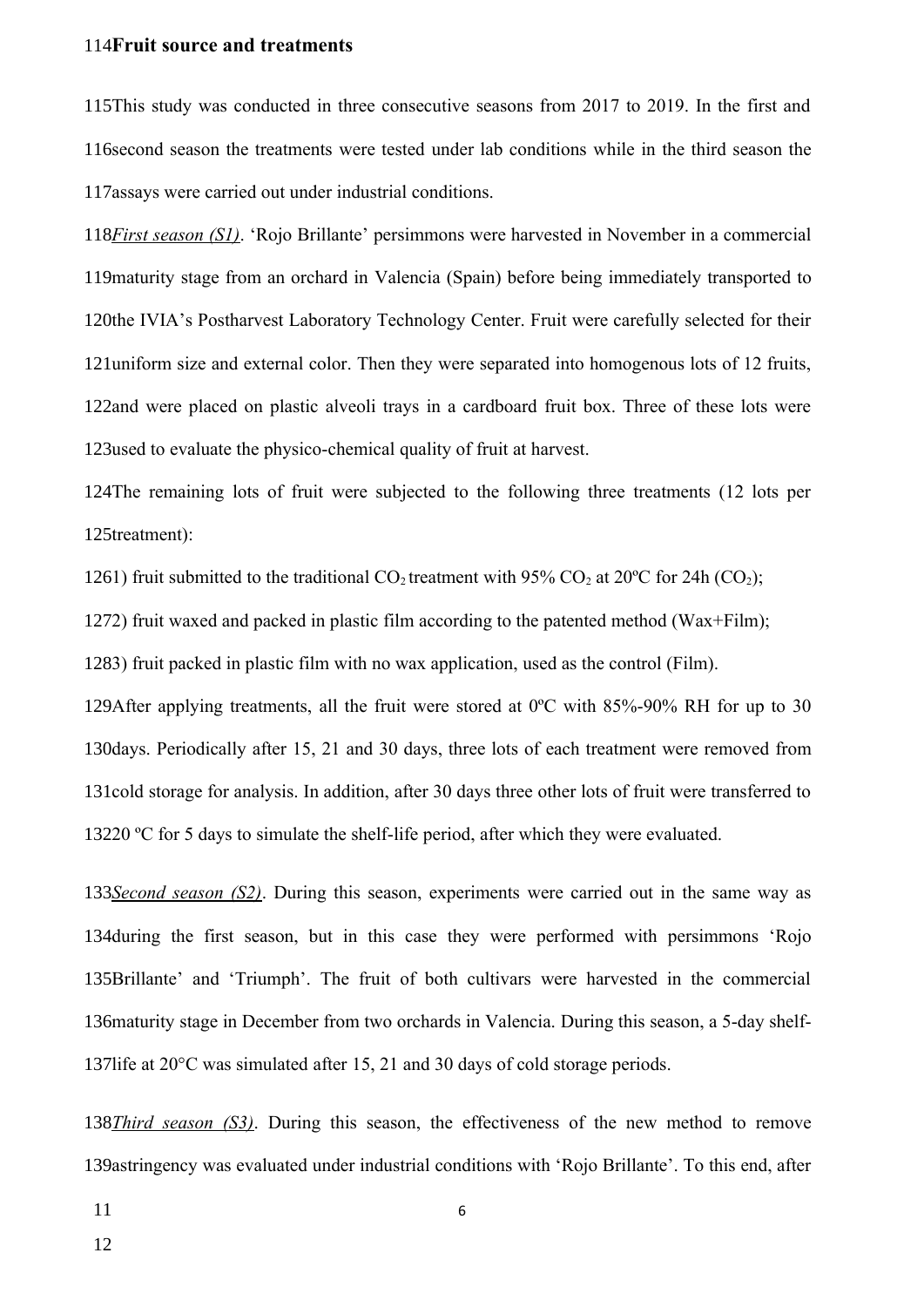140 harvest fruit were transported to a commercial packing house (Natural Hand S.L.) where they 141were carefully selected for their uniform size and external color. Then fruit were separated 142into homogenous lots of 16 fruits and were placed on plastic alveoli trays in a commercial 143cardboard fruit box. Four treatments were assayed: 1) fruit submitted to the traditional  $CO<sub>2</sub>$ 144treatment with 95% CO<sub>2</sub> at 20 °C for 24 h (CO<sub>2</sub>) in industrial chambers; 2) fruit waxed and 145packed in plastic bags according to the patented method (Wax+Film); 3) fruit packed in 146 plastic films with no wax application, used as the control (Film); 4) fruit waxed and boxes 147stacked on a wooden pallet, strapped with macroperforated stretch film by a commercial 148 automatic strapping machine (Wax+Pallet). Here the objective was to generate a kind of film 149package by strapping pallets, whereby a cardboard sheet was placed on top of the pallet 150(Wax+ Pallet) and it was film-strapped until almost the whole pallet surface was covered. 151After applying treatments, boxes were placed in the cold chambers at the Natural Hand 152Company at 0-1  $\degree$ C with 85%-90% RH for up to 30 days. After 30 days, three lots of each 153treatment were evaluated. Three other lots of fruit were transferred to 20 °C for 5 days to 154 simulate the shelf-life period, after which they were evaluated.

155In all cases after harvest the fruit were treated with 1-MCP under commercial conditions (500 156nL/L of 1-MCP for 24 h at room T). This treatment is commercially applied to persimmons 157before they are submitted to low temperature in order to delay chilling injury symptoms 158(Salvador et al. 2004).

159CO<sub>2</sub> treatment was carried out in closed containers (467 L), which contained 95% CO<sub>2</sub> for 24 160h at 20 °C and 90% RH. These conditions were established by passing a stream of air 161 containing  $95\%$  CO<sub>2</sub> through containers.

162In the first and second season, in the lab, wax was applied uniformly to the fruit surface with 163a sprayer at a rate of 12.5 mL wax per kg of fruit. Wax and plastic film (Xtend®, StePac L.A. 164Ltd) were provided by the Fomesa Fruitech S.L.U. The application system for the wax in the 165industry (third season) was composed of two main parts, the pressurizer pump and the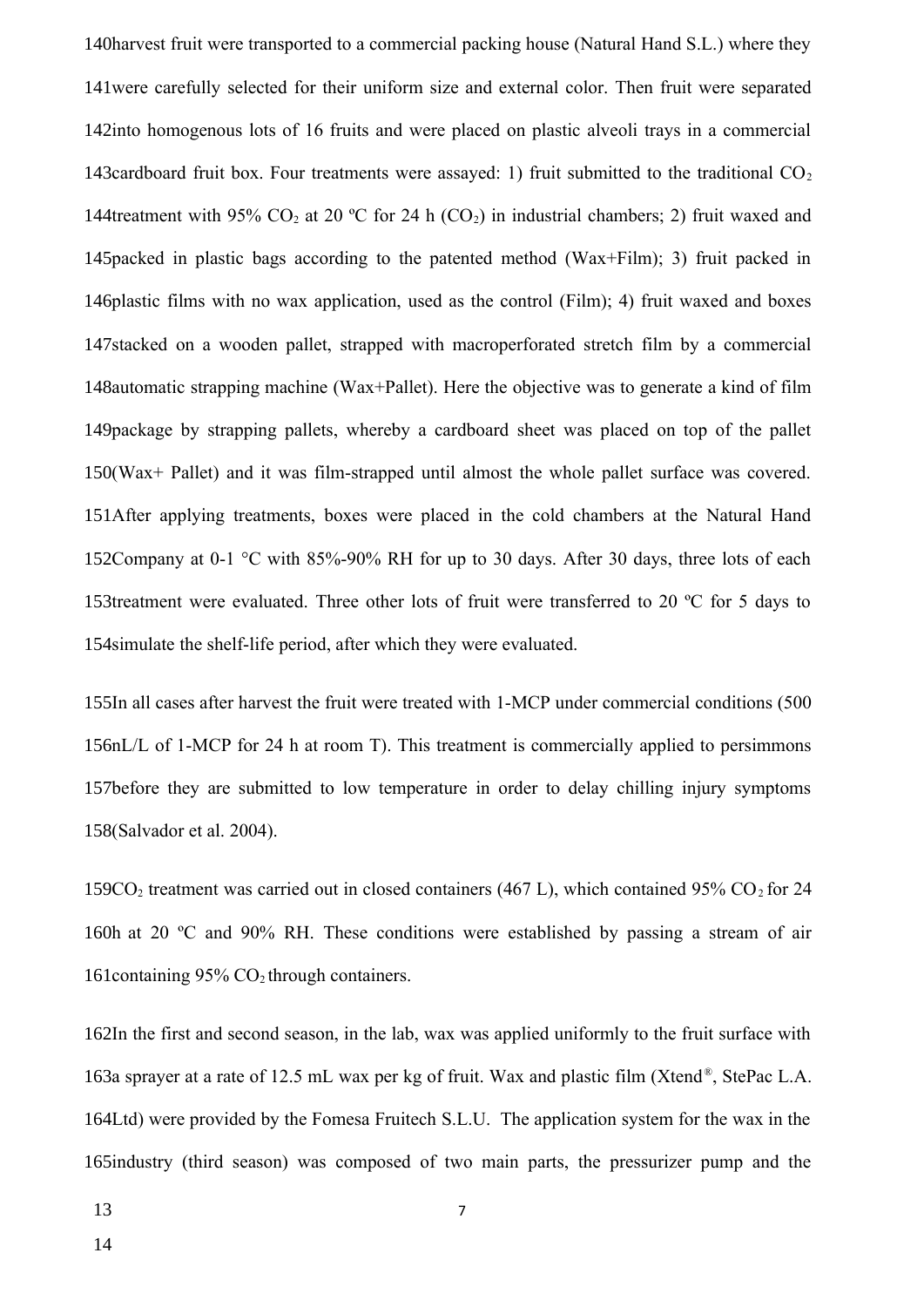166spraying gun. The main objective of this application system was to create a fine nebulization 167of the wax, creating a thin coating of the product on the surface of the fruit. The pressurizer 168pump is in charge of using pressured air from a compressor to pressurize the wax through an 1698 mm pipe to the spraying guns. Once the wax is pressured, the spraying guns are able to 170 make a fine nebulization of the wax on the surface of the fruit. Regarding the spraying gun, 171we used an  $80^\circ$  R nozzle, which allows us to make a diffusion of the wax at an  $80^\circ$  opening 172angle and a flow rate of 2.5 gallons per hour.

173At harvest, and after different cold storage periods as well as the shelf-life, the determined 174physico-chemical and sensory parameters were as follows: external color, firmness, soluble 175tannins content (ST), sensory astringency and off-flavors, acetaldehyde (AcH) and ethanol 176(EtOH) in juice. After cold storage, the  $CO<sub>2</sub>$  and EtOH concentrations inside plastic films 177 were measured.

178For a better understanding, the treatments and conditions tested in each season are shown in 179the table 1.

180

#### 181 Fruit quality assessments

182Determinations were made with 12 fruits, three replicates per treatment. After the low-183temperature storage periods and the subsequent shelf-life, the following were evaluated: 184 external color, flesh firmness, soluble tannin contents (ST), sensory astringency and off-185 flavors, internal and external disorders, AcH and EtOH in juice, EtOH and  $CO<sub>2</sub>$  in plastic 186bags.

187Skin color was determined by a Minolta colorimeter (Model CR-300; Minolta, Ramsey, NY). 188Hunter parameters "L," "a," and "b," were measured and the results were expressed as Color  $189$ Index =  $(1000a)/(Lb)$  (Salvador et al. 2007). Two measurements were taken on the opposite 190 equatorial area of each fruit.

15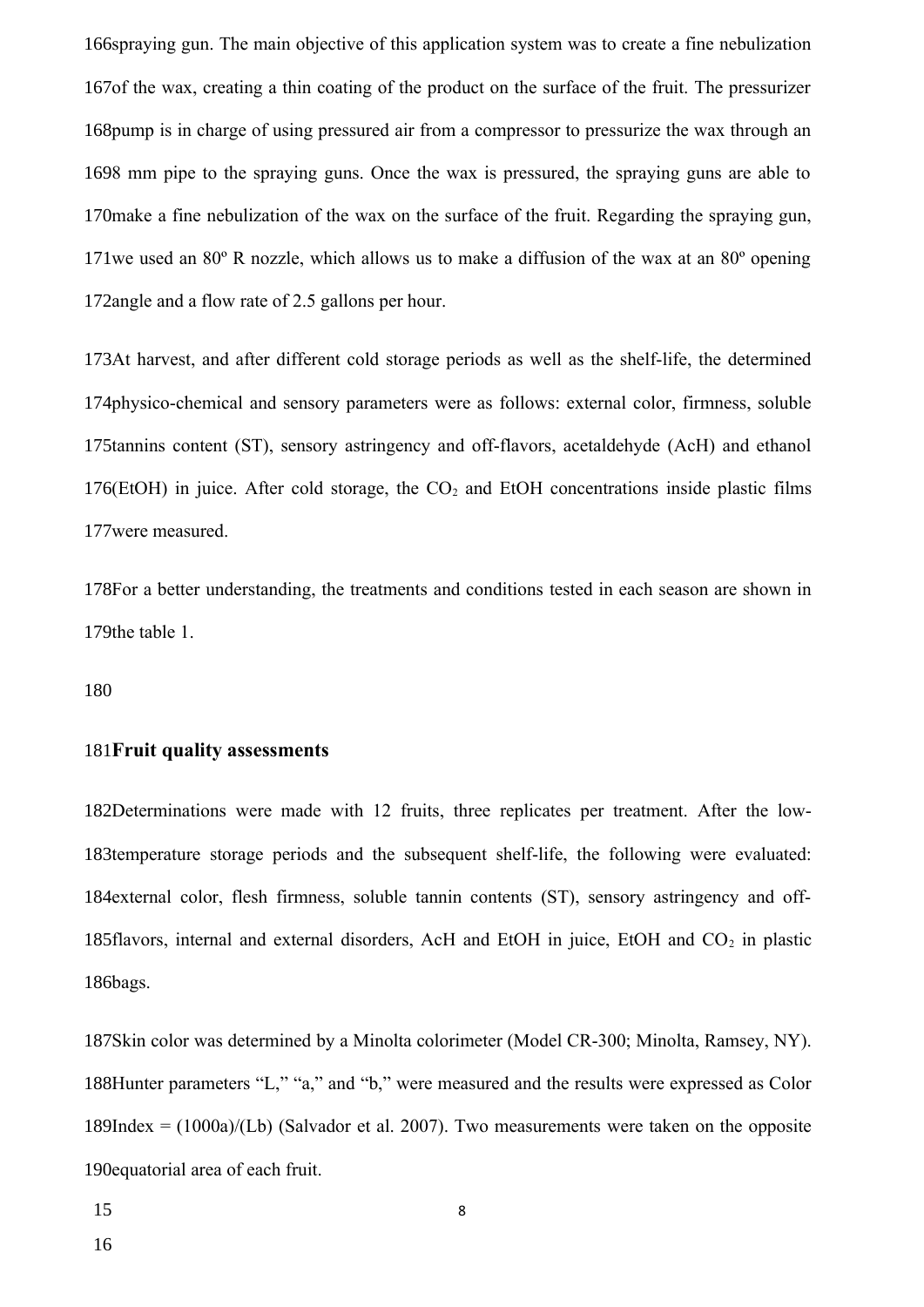191Flesh firmness was evaluated by a texturometer (model 4301, Instron Corp., Canton, Mass., 192USA) using an 8-mm plunger. The crosshead speed during firmness testing was set at 10 mm/ 193min. The results were expressed as load in Newton (N) to break flesh at two equidistant 194 locations in the equatorial region of each fruit after epicarp removal.

195Immediately after taking the firmness measurements, fruits were cut into half and any internal 196disorder was evaluated. The incidence of external and internal disorders was evaluated 197 visually on all the fruit in each lot according to Khademi et al. (2013). Skin browning severity 198was evaluated on four scales as: 0, no browning; 1, slight browning; 2, moderate browning; 3, 199severe browning. Similarly, flesh browning was rated on a 4-point scale according to the 200browning intensity detected in the central fruit part as: 0, no browning; 1, slight browning 201(less than 30% of the fruit flesh surface was brown); 2, moderate browning (more than  $30\%$ 202and less than  $60\%$  of the fruit flesh surface was brown); 3, severe browning (more than  $60\%$ 203of the fruit flesh surface was brown). The browning index (BI) was calculated as  $BI =$  $204\sum$ [(browning severity) X (no. of fruit at each browning severity)] / 3 X total no. of fruit.

205

206After disorders evaluation, six fruits per lot were cut to obtain four quarters. Two opposite 207 quarters were frozen at -21 $^{\circ}$ C until the ST analyses. ST content was evaluated by the Folin-208Denis method described by Arnal and Del Río (2004). The results were expressed as a 209 percentage or  $g/100g$  FW. One of the remaining quarters was used in the sensory evaluation 210 and the other was employed to obtain juice for the AcH and EtOH determinations.

211The sensory evaluation was performed by 8 trained panelists who were asked to evaluate 212astringency levels and the presence of off-flavors. Sensory sessions were carried out in a 213 specifically adapted room, where panelists were seated in individual evaluation booths. Fruits 214 were peeled and sliced (longitudinal slices, 1.5 cm wide), and three slices from three different 215 fruits were presented per sample to compensate for variability. Water was provided to cleanse 216 palates between samples. Samples were served in random order to the panelists in 50-mL 217 stainless steel soufflé cups, identified by a unique three-digit number. Each fruit was tasted 9 17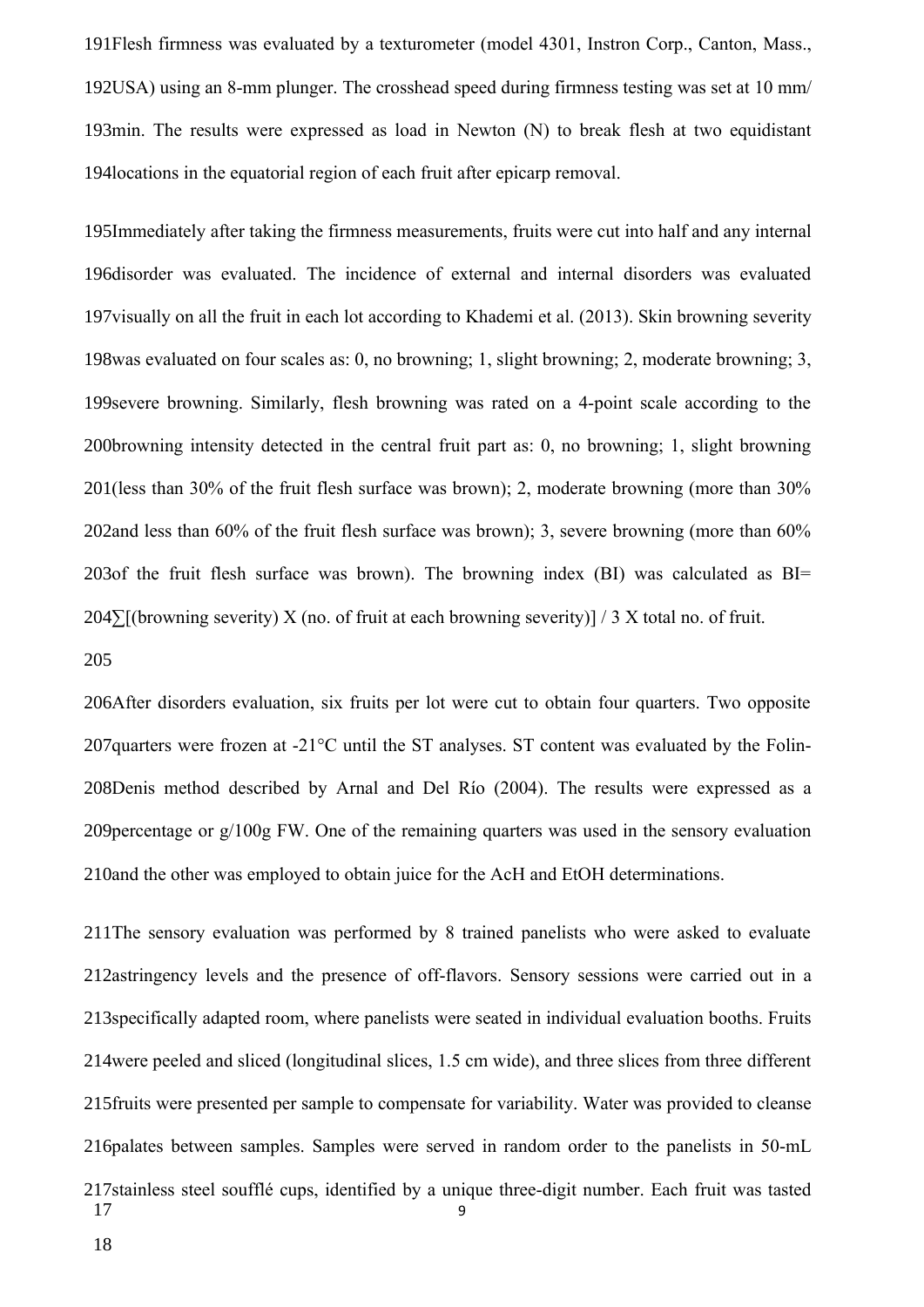218by at least three panelists. A 5-point scale was used for the sensory astringency evaluation: 1 219 = no astringency;  $2$  = residual astringency;  $3$  = slight astringency;  $4$  = moderate astringency; 5 220= astringency. A value below 1.5 guarantees the non-astringency of the fruit, and therefore is 221considered commercially acceptable (Besada et al., 2016; Munera et al., 2017). Off-flavors 222 were evaluated as Presence/Absence.

223In order to determine the AcH and EtOH concentrations, one quarter of the six fruits per lot 224was placed in an electric juice extractor (model 753, Moulinex, Spain) and the obtained juice 225was filtered through cheesecloth. AcH and EtOH production was measured with three 226 samples per replicate of juice samples, obtained as previously mentioned and analyzed by 227headspace gas chromatography. Five milliliters of the filtered juice were transferred to 10-mL 228vials with crimp-top caps, sealed with TFE/silicone septa, and frozen (-21) until analyzed. 229For the analysis, samples were put in a water bath at 20  $^{\circ}$ C for 1 h, followed by heating at 60 230 $\degree$ C for 10 min. A 1-mL headspace sample was withdrawn from the vials and injected into the 231gas chromatograph (model 2000, Perkin-Elmer, Norwalk, Conn., USA), equipped with a 232flame ionization detector (FID) and a 0.32 cm  $\times$  1.2 m Poropak QS 80/100 column. The 233injector was set at 175 °C. EtOH and AcH were identified by comparing the retention times 234 with those of a standard solution. The results were expressed as mg/100 mL.

235Prior to opening the plastic bags, the EtOH and  $CO<sub>2</sub>$  concentrations were determined. For this 236purpose, a BD Plasticpak syringe was placed inside the plastic bag and 1 mL of the generated 237atmosphere was extracted carefully so as not to damage fruit. This volume was injected into 238the gas chromatograph (model 2000, Perkin-Elmer, Norwalk, Conn., USA) and the same 239 previously explained pattern was followed. For EtOH, the results were shown as  $\mu L/L$  and as 240% of gas in the atmosphere for  $CO<sub>2</sub>$ .

#### **Statistical Analysis** 241

242Data were subjected to an analysis of variance, based on two factors (treatment  $\times$  storage 243 duration). Multiple comparisons between means were determined by the least significant 10 19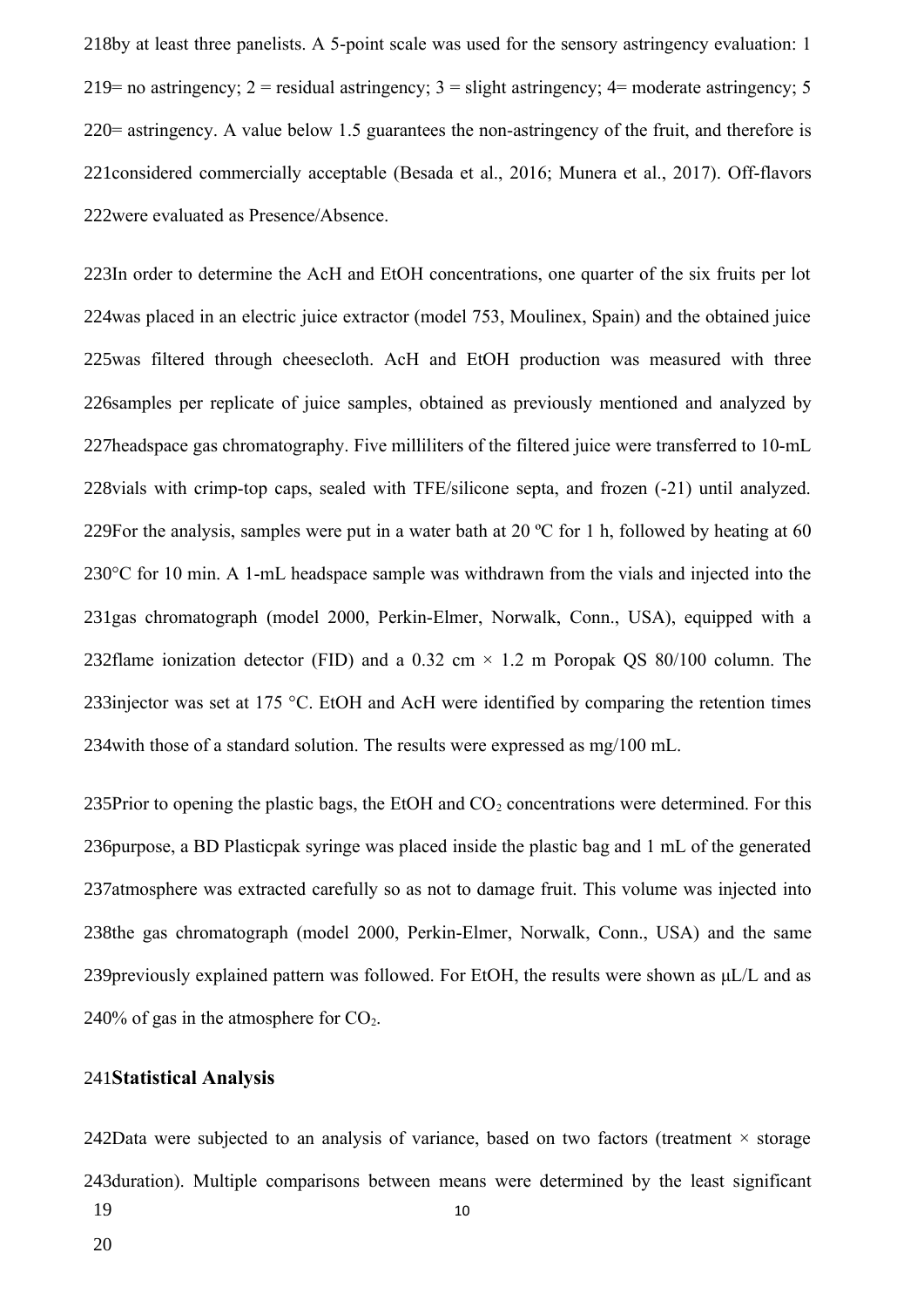244 difference test ( $P \le 0.05$ ) using the Statgraphics Plus 5.1 software application (Manugistics 245Inc., Rockville, MD, USA).

246

# **Results and Discussion** 247

#### 248Soluble tannins (ST) and sensorial astringency evaluation

249

250At harvest, the ST content in 'Rojo Brillante' was close to 0.65-0.70% during all three 251studied seasons (Figure 1a, 1b, 1d). The ST values for 'Triumph' were slightly higher at 252harvest time, 0.9% (second season) (Figure 1c). These values were in the same range found 253by most previous studies conducted on both cultivars, which have been related to high 254astringency levels in fruit (Besada et al. 2014; Novillo et al. 2015; Salvador et al. 2007).

255As expected, the ST content dropped significantly after being treated with a high  $CO<sub>2</sub>$ 256 concentration (CO<sub>2</sub> treatment). In all cases after 1 day of the treatment (DA), the ST 257 concentration lowered to values between  $0.01\%$  and  $0.03\%$ . The panelists evaluated fruit 258 astringency with scores of 1 (non-astringent fruit) (Figure 1e, 1f, 1g, 1h).

259In the fruit packed in plastic film with no added wax (Film), ST slightly dropped, over all 260after 30 cold storage days and the shelf-life that followed the different cold storage periods. 261Despite of this decrease, in all cases, the ST values remained very high, which resulted in 262fruit having high levels of sensory astringency (astringency scores ranged between 3.9 and 2634.8).

264However, the ST in the waxed fruit (Wax+Film) gradually lowered during the studied storage 265 period. In the first and second seasons, after 15 days at low temperature, ST drastically 266 decreased, with values close to  $0.15\%$ -0.18% in both cultivars. The sensory evaluation 267 revealed that this fruit still exhibited a high astringency level (scores of 4.2-4.5). In all cases 268from 15 days onward, the ST content continued to lower and reached values below 0.03% 269after 30 days, when the fruit's astringency scores were lower than 1.5, considered to be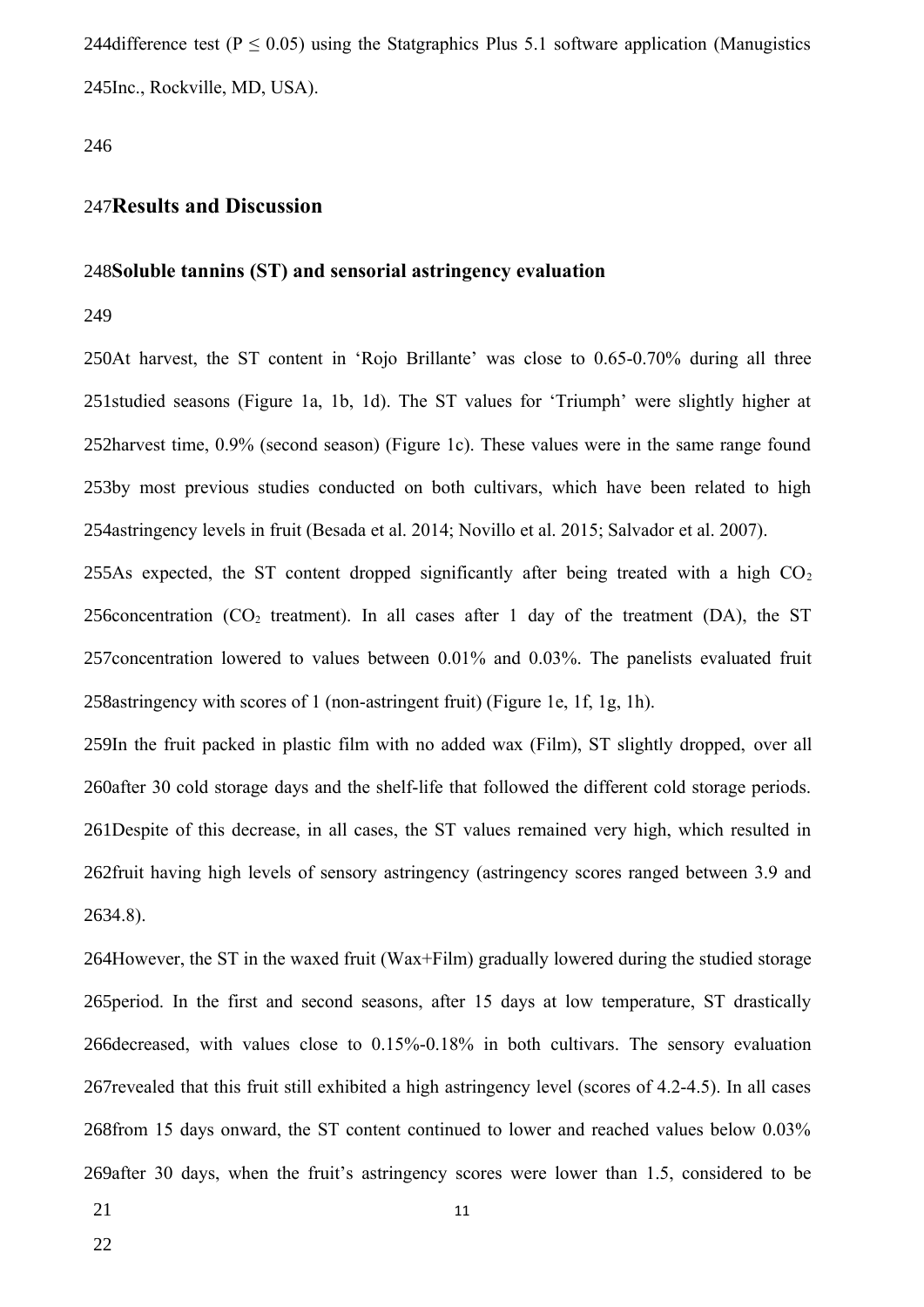270 commercial. Similar results were obtained during the third season, when assays were carried 271 out with 'Rojo Brillante' under industrial conditions. After 30 cold storage days, the 272wax+film fruit and wax+pallet fruit obtained ST values close to 0.03%. In both cases, fruit 273 was evaluated as non-astringent.

274One point worth mentioning is that in the second season, in which the shelf-life conditions 275 were simulated after all the cold storage periods, just after 15 and 21 days at low temperature 276the wax+Film fruit values were 0.01% and 0.02% in 'Rojo Brillante' and 'Triumph', 277 respectively, and the panelists did not detect astringency.

278In persimmon fruit the threshold of ST leading to astringency perception depends on the 279 cultivar. ST above 0.1% has been found to confer an astringent taste, and these fruit are not 280edible in persimmons 'Kaki Tipo', 'Lycopersicom' and 'Thiene' (Vidrih et al. 1994). In the 281 present study, and irrespectively of the treatment to which fruit was submitted, the panelists' 282 evaluation of fruit not being astringent corresponded to the fruit that had an ST content below 2830.03%. This value agrees with those previously reported for both 'Rojo Brillante' and 284 Triumph' (Besada et al. 2010; 2014; Salvador et al. 2007).

#### 285

### 286Acetaldehyde (AcH) and ethanol (EtOH)

287Most methods performed to remove persimmon astringency are based on maintaining fruit 288 under anaerobic conditions or exposing them to products that induce anaerobic respiration. 289Under these conditions, soluble tannins, responsible for astringency, are polymerized by AcH 290that accumulates in flesh, hence the deastringency process rate has been positively related to 291the level of AcH that accumulates in fruit flesh (Pesis et al. 1988; Taira et al. 1989). In 'Rojo 292Brillante', the accumulated AcH concentration after different deastringency treatments has 293also been closely associated with a drop into the decrease of ST (Besada et al. 2010). 294Nevertheless, the AcH level required to insolubilize tannins in fruit flesh to reach 295 undetectable astringency values has not yet been established.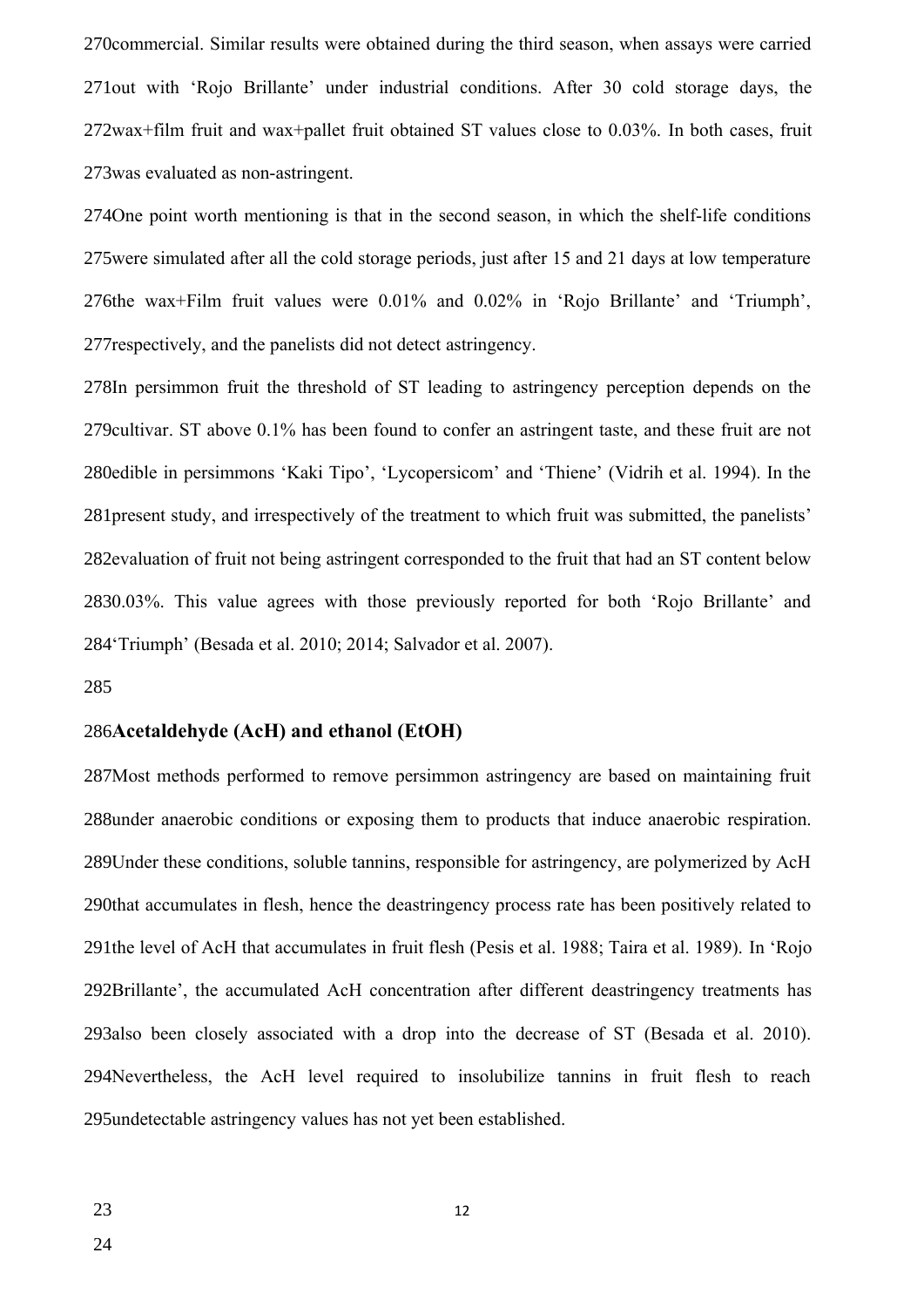296In the present study, both cultivars exhibited very low AcH concentrations at harvest, 297between 0.1 and 0.3 mg/100 mL (Figure. 2a, 2b, 2c, 2d). These values are in the range 298 reported in previous studies (Arnal and Del Río 2003; 2004; Besada et al. 2014). As expected 299in the  $CO_2$ -treated fruit, AcH significantly increased 1 day after treatment (DA), with values 300of around 4.5 mg/100 mL in both cultivars in the first and second seasons. For the third 301 season, the values reached after  $CO_2$  treatment were slightly lower, 3.5 mg AcH/100 mL. For  $302$ all three seasons, AcH levels linked to  $CO<sub>2</sub>$ -treated fruit showed no relevant changes 303throughout the study period.

304The fruit packed in plastic film with no added wax (Film fruit) had similar values to those at 305harvest throughout cold storage. Although the AcH concentration slightly increased after the 306shelf-life periods, the maximum values did not exceed 0.7 mg/100 mL.

307In the Wax+Film fruit, AcH gradually increased throughout cold storage. So, in the first and 308 second season the AcH content obtained values close to 0.8 mg/100 mL after 15 days at low 309temperature, which coincided with a significant drop in ST. From this time point, the AcH 310 concentration continued to rise concomitantly with a drop in ST. After 30 cold storage days, 311 when fruit was evaluated as non-astringent, the AcH content came close to  $2.5 \text{ mg}/100 \text{ mL}$ 312and 3.5 mg/100 mL for 'Rojo Brillante 'and 'Triumph', respectively. It should be noted that 313 similar AcH values were found during the second season (Figure 2b, 2c) in the fruit evaluated 314as being non-astringent after the shelf-life that followed the 15 and 21 cold storage days. 315Under industrial conditions (third season), loss of astringency after 30 cold storage days in 316the Wax+Film fruit was associated with an AcH concentration of 3.5 mg/100 mL. 317Nevertheless, in the palletized fruit (Wax+Pallet), this value was lower, 2 mg/100 mL (Figure 3182d).

319According to these results, an AcH concentration in fruit flesh within the 2 and 3.5 mg/100 320mL range was necessary to achieve a low enough ST content ( $\leq 0.03\%$ ) to not induce 321 perceived astringency. This AcH range is consistent with previous studies, in which similar 322AcH values have been measured in non-astringent fruit after  $CO_2$  treatment (Besada et al.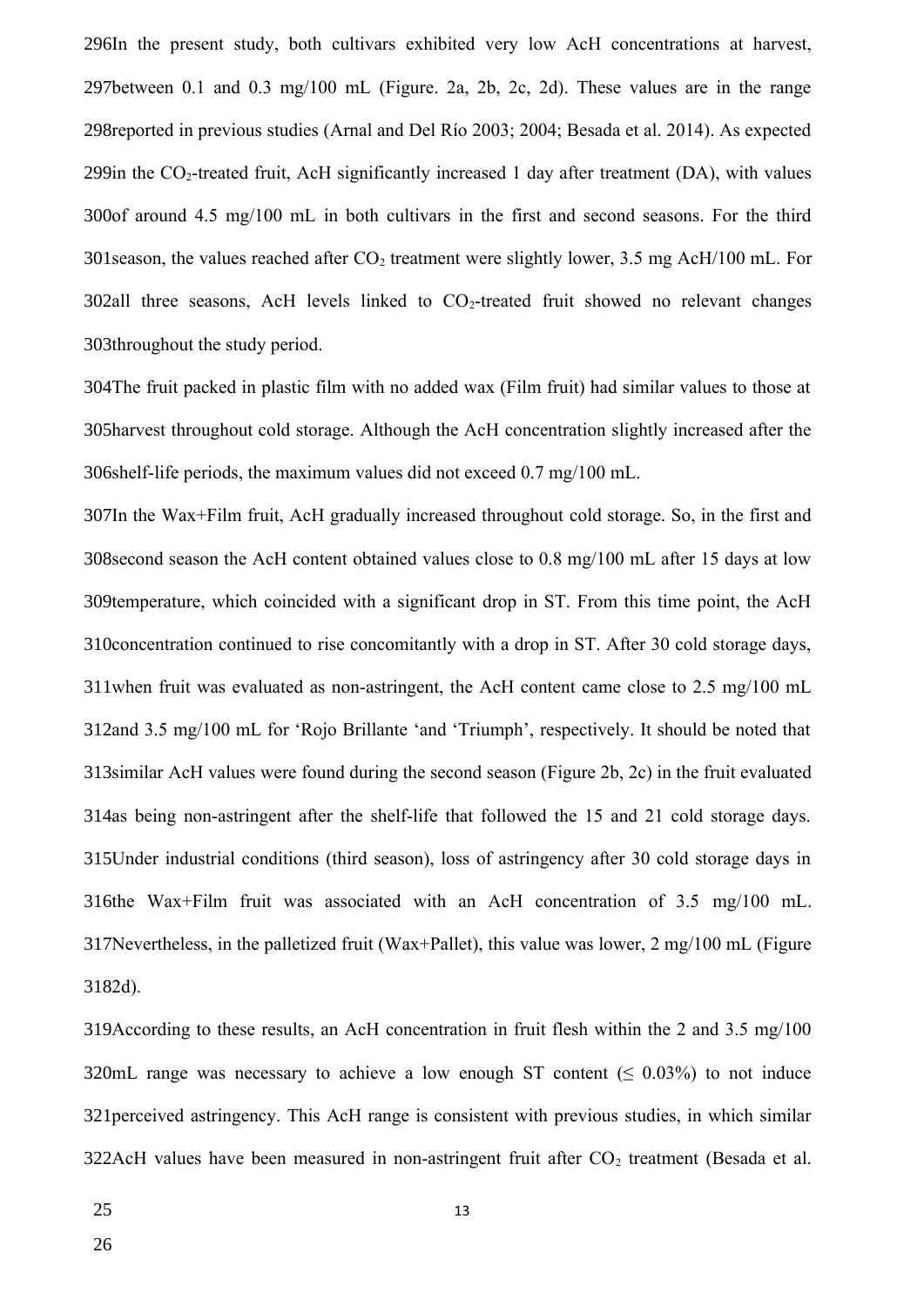3232010; Novillo et al. 2013; 2015; Salvador et al. 2007). In the present study, this AcH content 324was achieved only 1 day after  $CO_2$  treatment, whereas 30 cold storage days or 15 days plus 325the shelf-life were required to reach the same AcH concentration in the waxed fruit.

326Regarding the EtOH content values went below 6 mg/100 mL at harvest in both cultivars 327(Figure 2e, 2f, 2g, 2h). In the  $CO_2$ -treated fruit, the EtOH content significantly increased 1 328day after treatment (DA). Values of 35 mg/100 mL and 65 mg/100 mL were detected in 'Rojo 329Brillante' in the first and second season respectively. The EtOH content in 'Triumph' (Figure 3302g) was higher and came close to 78 mg/100 mL. These EtOH values remained constant 331throughout cold storage and the subsequent shelf-life periods. The film fruit accumulated 332very little EtOH during storage. Nevertheless, in the Wax+Film fruit, EtOH accumulation 333was in flesh after 15 cold storage days, and values did not relevantly change until the end of 334the study. In 'Rojo Brillante', the EtOH values were 80 mg/100 mL during the first season 335and came close to 180 mg/100 mL during the second season. In 'Triumph', the EtOH values 336 came close to 200 mg/100 mL. In the third season, differences in EtOH were found between 337the Wax+Film and palletized fruit (Wax+Pallet). The Wax+Film fruit showed 150 mg EtOH/ 338100 ml after 30 storage days while the EtOH values of the palletized-fruit were significantly 339 lower (close to 50 mg/100 mL).

340In this study, the applied wax formulation contained ethanol. Therefore, the AcH required to 341 insolubilize tannins would be produced mainly by alcohol dehydrogenase directly from the 342EtOH that accumulated in flesh, as reported by other authors after studying the effectiveness 343of deastringency treatments by EtOH vapor (Taira et al. 1989; Yamada et al. 2002).

344According to the EtOH measures taken inside plastic bags, an increment 1 day after cold 345storage to values of 0.5  $\mu$ L/L and 0.7  $\mu$ L/L was observed in the Wax+film 'Triumph' fruit 346and the 'Rojo Brillante' fruit, respectively. After 15 days however, this concentration 347 dropped to those values found in plastic films with the unwaxed fruit (values close to 0.04) 348(Table 2). The low EtOH concentration that accumulated in plastic films allowed us to 349assume that the gradual increase in AcH in flesh during cold storage would be promoted by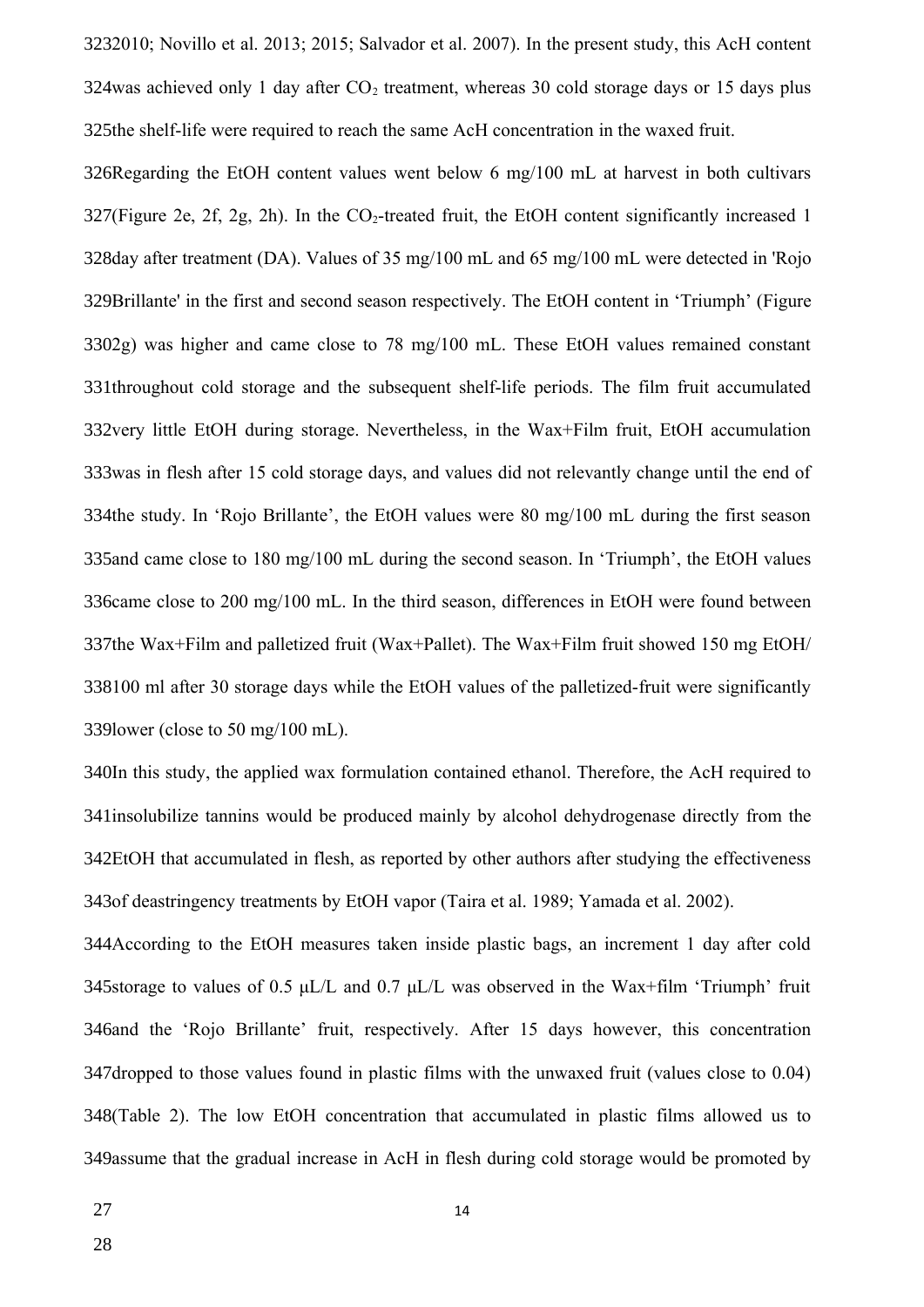350EtOH diffused through skin from wax into the parenchymal tissue, instead of from ethanol 351 vapors. Yamasaki et al. (2017) also reported astringency removal 'on tree' using ethanol 352 stickers to release EtOH to the fruit surface.

353It is also noteworthy that like other fruits, EtOH accumulation may play an important role in 354off-flavors developing in persimmon (Pesis 2005). In line with this, Ben-Arie et al. (1991) 355studied the effect of modified atmospheres during persimmon storage and reported how 356EtOH that accumulated to levels exceeding 75 mg/100 mL was related to deteriorated taste. 357Nevertheless, in other studies, values of 100 mg EtOH/100 mL in 'Rojo Brillante' or 200 mg/ 358100 mL in 'Triumph' had no negative effect on fruit taste (Besada et al. 2014). The maximum 359EtOH values herein detected came close to 200 mg/100 mL and were, in any case, associated 360by the panelists with a negative change in fruit flavor (data not shown).

#### 361

#### **External color and flesh firmness**  362

363The two studied cultivars were harvested in all three seasons with homogeneous coloration 364 and color index values between  $+8$  and  $+11$ , but no relevant changes in external coloration 365were detected during the cold storage period (data not shown). Nevertheless, when fruit were 366transferred to shelf-life conditions, a significant increase took place. Thus the 'Rojo Brillante' 367 values came close to  $+20$ , and to  $+15$  for 'Triumph', after the shelf-life following 30 days 368storage at  $0 °C$ . In any case, differences among treatments were found.

369One of the most important parameters for preservation during the cold storage of persimmon 370is flesh firmness. It is stressed that most persimmon cultivars have been widely reported to 371 exhibit chilling injury symptoms when stored at low temperatures, and firmness loss is the 372 main chilling injury symptom. Such flesh softening can be exhibited during cold storage at 4 37311 °C (Arnal and Río 2004). However, during storage at 0–1 °C, drastic firmness loss occurs 374 mainly when fruit are transferred to shelf-life temperatures (Salvador et al. 2004; 2006). Thus 375the application of 1-MCP prior to storage has become a common treatment before submitting 376 fruit to low temperatures as it reduces chilling injury symptoms in many persimmon cultivars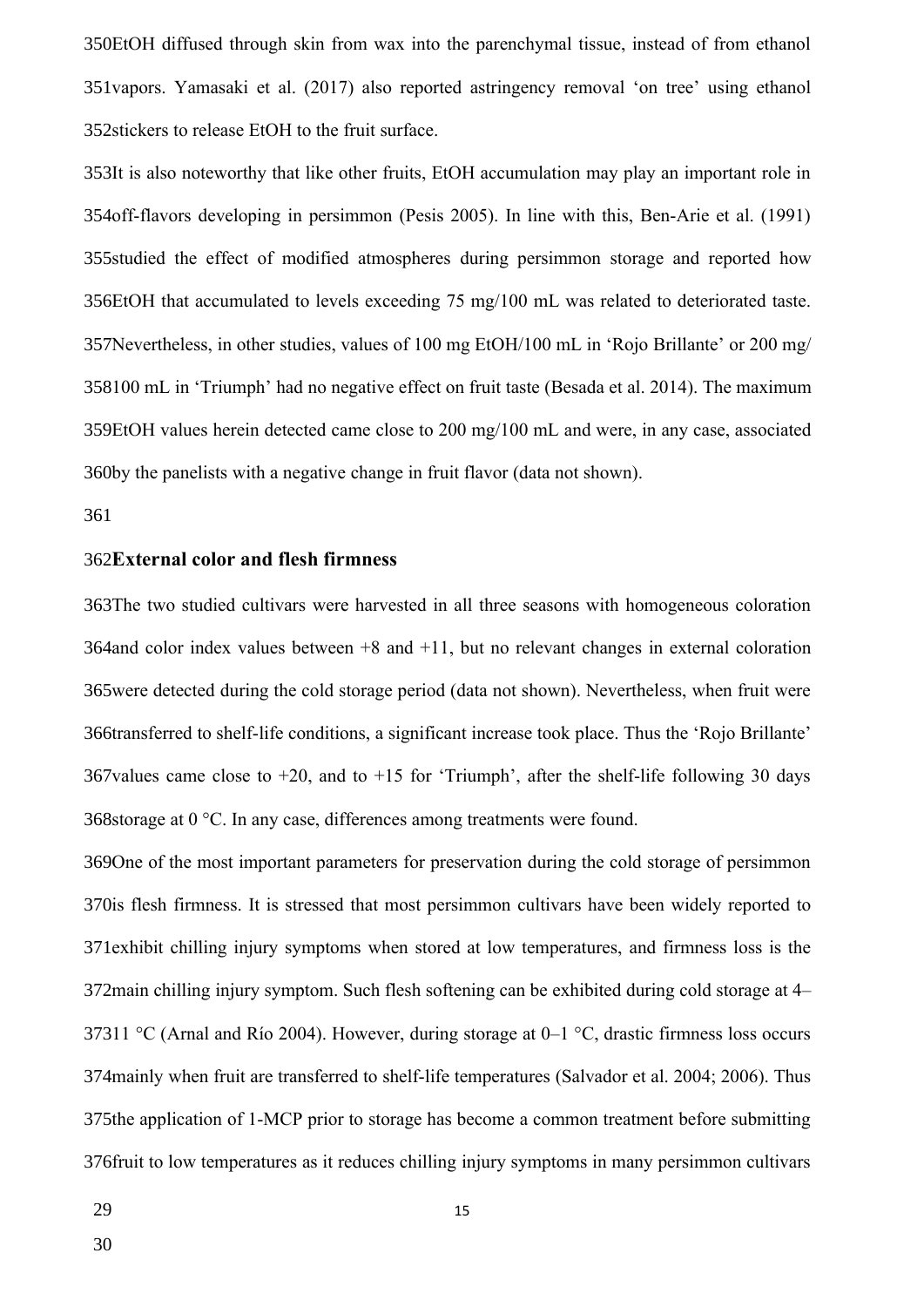377(Kim and Lee 2005; Salvador et al. 2004; Tessmer et al. 2019). In the present study, all the 378 fruit were submitted to commercial 1-MCP treatment after harvest to preserve flesh firmness. 379In the first and second seasons, fruit were harvested with high flesh firmness values of around 38040-45 N. In the third season, the initial firmness was slightly lower (close to 35 N). During 381cold storage, firmness slightly decreased in all cases. After transferring fruit from cold 382storage to shelf-life conditions, firmness loss became more evident, but flesh firmness 383 remained crispy with values above  $25$  N during the first and second seasons. It was only 384 during the third season when fruit underwent more marked firmness loss, with values close to 38515 N. In any case, differences among the assayed treatments were found.

#### 386

#### **Internal and external disorders**  387

388Throughout the study period, no external disorders were observed. Nevertheless, flesh 389browning was exhibited only in 'Rojo Brillante' subjected to  $CO<sub>2</sub>$  treatment after the shelf-390life that following the 30 cold storage days (Figure 3). The Browning Index gave values of 3910.2 and 0.3 in the first and the second season, respectively (data not shown). The wax-treated 392 fruit (Wax+Film) did not show any browning (Figure 3).

393Different postharvest factors have been associated with internal persimmon browning, such 394as storage in controlled atmospheres and mechanical damage (Besada et al. 2014; Novillo et 395al. 2014), and browning symptoms differ depending on the causal factor.

396The herein manifested flesh browning was visualized in the central fruit area, similarly to that 397 reported to be induced by storage in controlled atmospheres (Besada and Salvador 2018). It is 398 noteworthy that this alteration is not new to us because it has often been visualized in those 399 persimmons submitted to  $CO_2$  treatment before being cold-stored for lengthy periods. Indeed, 400the causes of this disorder are currently being studied by our group.

401In other fruits, tissue browning and cell death have been linked to the AcH that accumulates 402under anaerobic conditions (Fan et al. 2005; Zhang et al. 2015). Accordingly, the browning 403 manifestation herein found in the fruit subjected to  $CO<sub>2</sub>$  treatment could be related to AcH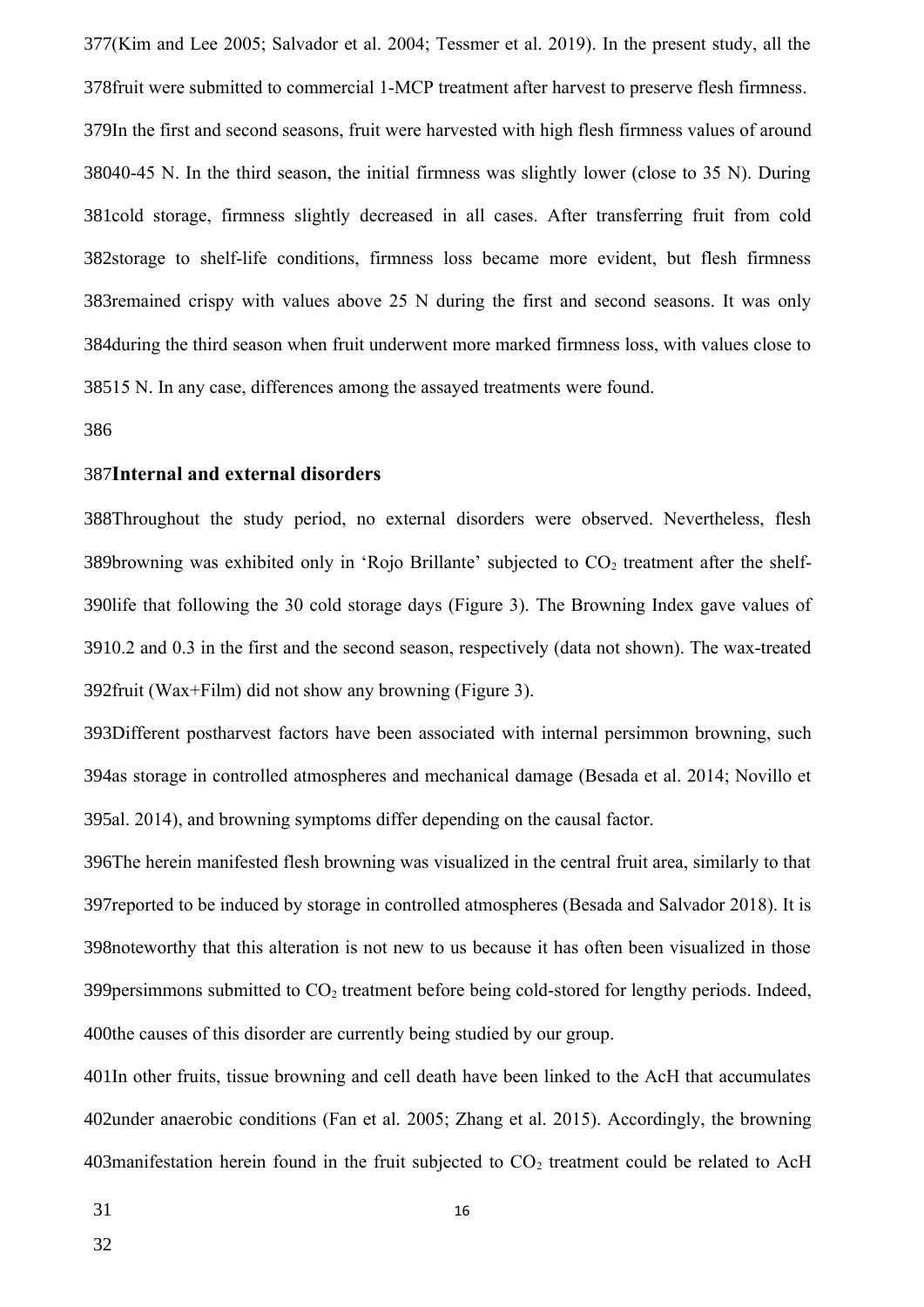404 accumulating in flesh. So the  $CO<sub>2</sub>$  fruit achieved the maximum AcH level only 1 day after 405treatment and this high AcH concentration in flesh remained constant throughout the study 406 period. Nevertheless, in the wax-treated fruit, AcH accumulation was gradual and it was only 407 after 30 days when it reached similar levels to those of the  $CO_2$ -treated fruit. Thus the period 408that flesh is exposed to high AcH levels seems crucial for browning development.

409

# 410**Conclusion**

411The patented process based on new wax is revealed as an effective deastringency treatment 412during the cold storage of persimmons 'Rojo Brillante' and 'Triumph'. Complete astringency 413 removal is achieved in both varieties with no fruit quality loss after 30 storage days at 0  $^{\circ}$ C 414 and after the shelf-life period that followed 15 and 21 storage days. Therefore, this method is 415an alternative to  $CO<sub>2</sub>$  treatment when prolonged cold storage is required, as on shipments to 416 far overseas markets.

417This study corroborates that applying  $CO<sub>2</sub>$  deastringency treatment to persimmon implies an 418important quality loss risk associated with flesh browning manifestation after prolonged cold 419storage.

420

# **Acknowledgments**  421

422This work has been funded by the Instituto Nacional de Investigación y Tecnología Agraria y 423Alimentaria (INIA) and Fondo Europeo de Desarrollo Regional (FEDER) through Project 424RTA2017-00045-C02-01. Ayoub Fathi Najafabadi thanks the INIA for grant FPI-INIA #43 425(CPD2015-0151). The authors thank Fomesa Fruitech S.L.U. and Natural Hand S. L. for their 426technical support.

427

# 428References

429Arnal L, Del Río MA (2004) Quality of persimmon fruit cv. Rojo brillante during storage at

33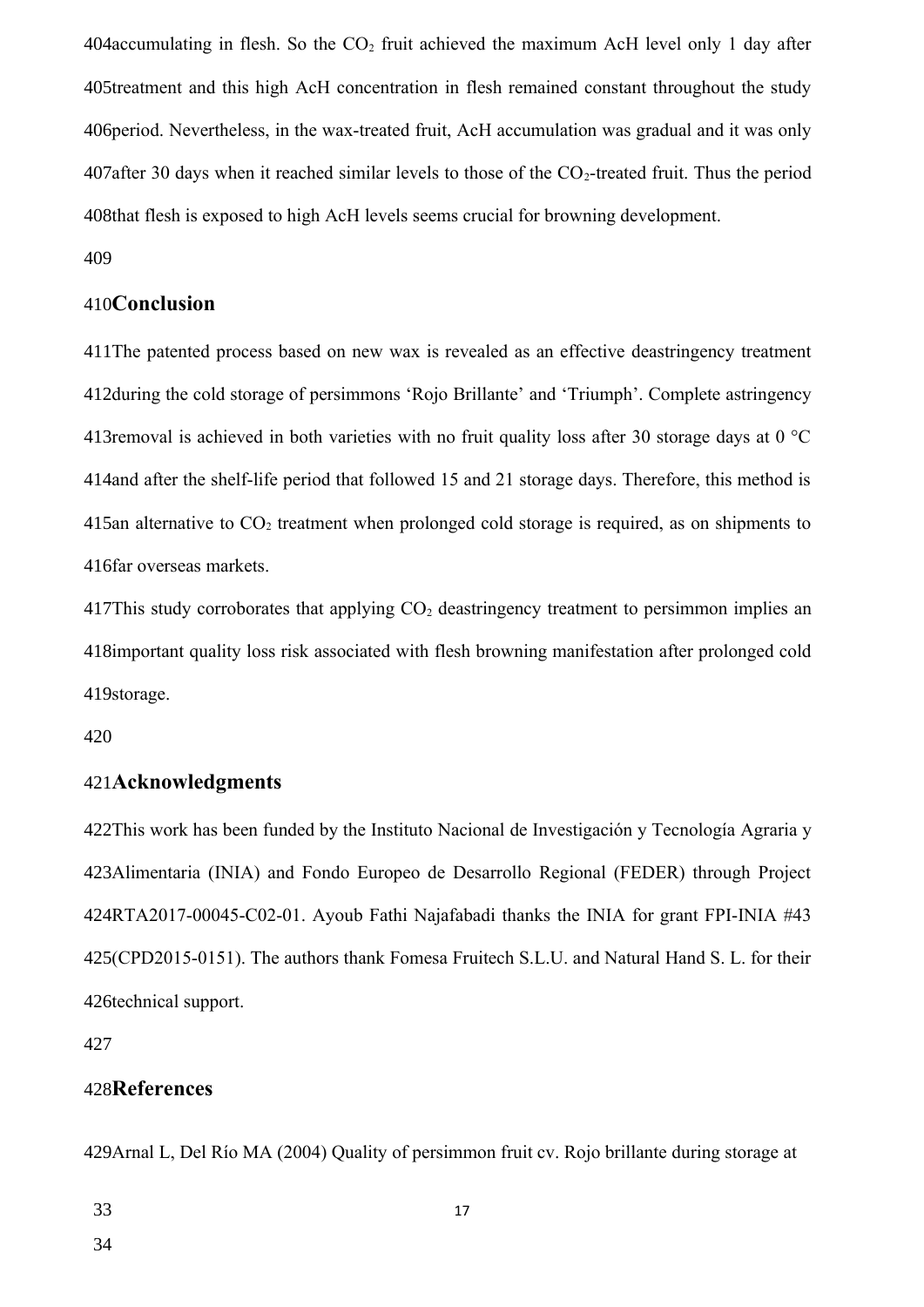431 Arnal L, Del Río MA (2003) Removing astringency by carbon dioxide and nitrogen-enriched

atmospheres in persimmon fruit cv. "Rojo brillante''. J Food Sci 68(4):1516–1518. 432

doi.org/10.1111/j.1365-2621.2003.tb09676.x 433

434Ben-Arie R, Zutkhi Y, Sonego L, Klein J (1991) Modified atmosphere packaging for long-

term storage of astringent persimmons. Postharvest Biol. Technol 1(2):169–179. doi.org/ 435

10.1016/0925-5214(91)90009-Z 436

437Blum j, Broday Hoffmann F, Ayub RA, Delourdes Jung D, Barboza Malgarim M (2008) Uso

de cera na conservação pós-colheita do caqui cv. Giombo. Rev Bras Frutic 30(3):830- 438

833. doi.org/10.1590/S0100-29452008000300046 439

440Besada C, Salvador A (2018) Postharvest Biology and Technology of Persimmon. In: Mir S,

Shah M, Mir M (eds) Postharvest Biology and Technology of Temperate Fruits. 441

Springer, Cham, pp 371-393. doi.org/10.1007/978-3-319-76843-4\_16 442

443Besada, C., Munera, S., Gil, R., Cubero, S., Aleixos, N., Salvador, A. 2016. El análisis de

imagen como herramienta para evaluar de forma objetiva la reacción de los taninos 444

solubles del caqui con el cloruro férrico. Levante Agrícola, Especial Postcosecha 2016, 445

Nº 432:181-185. 446

447Besada C, Novillo P, Navarro P, Salvador A (2014) Effect of a low oxygen atmosphere

combined with 1-MCP pretreatment on preserving the quality of "Rojo Brillante" and 448

"Triumph" persimmon during cold storage. Sci Hortic 179:51–58. 449

doi.org/10.1016/j.scienta.2014.09.015 450

451Besada C, Salvador A, Arnal L, Martínez-Jávega JM (2010) Optimization of the duration of

deastringency treatment depending on persimmon maturity. Acta Hortic 858:69–74. 452

doi.org/10.17660/ActaHortic.2010.858.7 453

35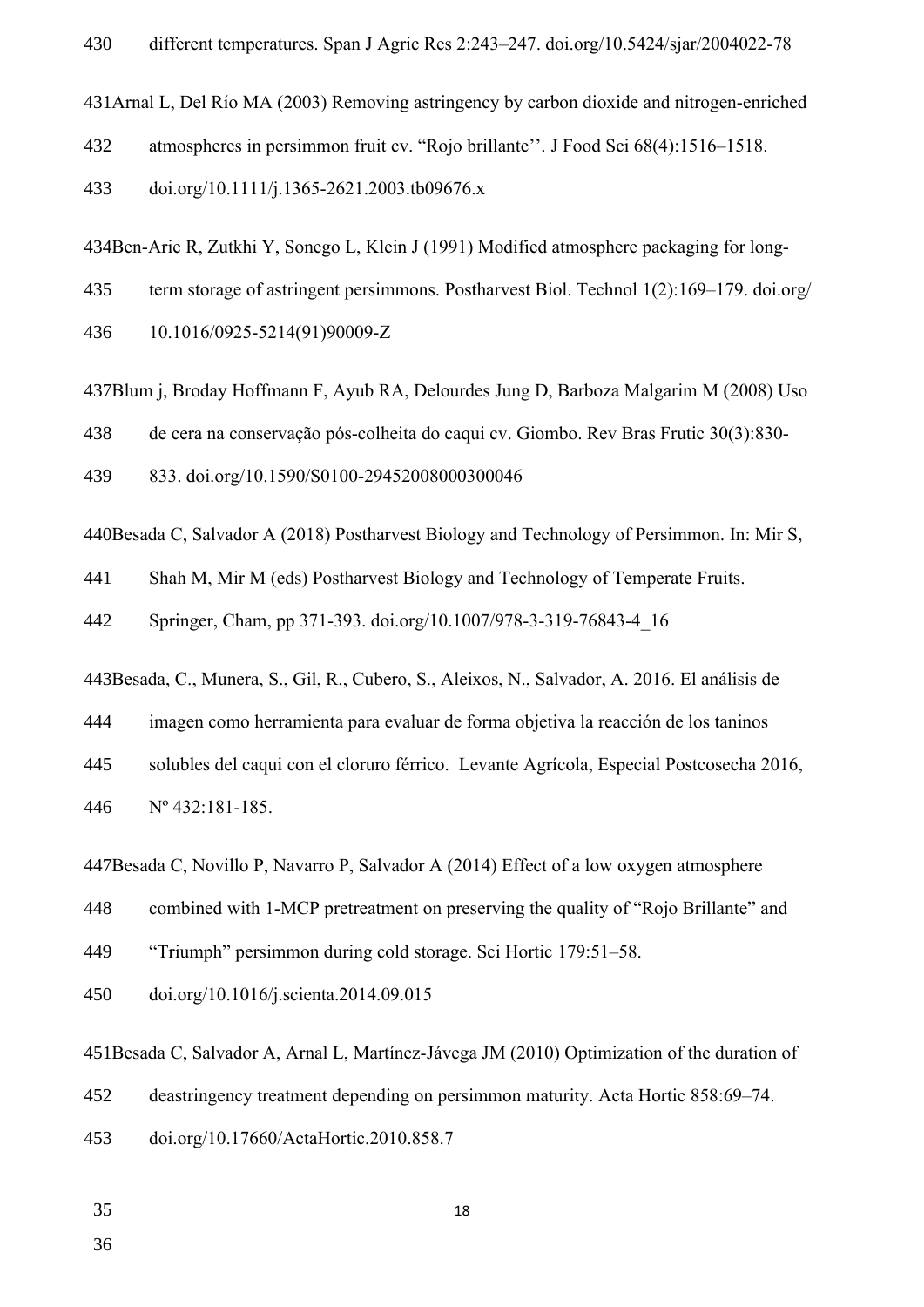454Carvalho da Silva M, Eiko Atarassi M, Ferreira MD, Mosca MA (2011). Qualidade póscolheita de caqui 'fuyu' com utilização de diferentes concentrações de cobertura comestível. Cienc Agrotec 35(1):144-151. doi.org/10.1590/S1413-70542011000100018 457Fan L, Song J, Forney CF, Jordan, MA (2005) Ethanol production and chlorophyll fluorescence in heat-stressed apple fruit during storage. Acta Hortic 682(2):901–908. doi.org/10.17660/ActaHortic.2005.682.117 460Khademi O, Salvador A, Zamani Z, Besada, C (2013) Effects of hot water treatments on antioxidant enzymatic system in reducing flesh browning of persimmon. Food Bioprocess Tech 6(11):3038–3046. doi.org/10.1007/s11947-012-0959-6 463Kim YK, Lee JM (2005) Extension of storage and shelf-life of sweet persimmon with 1-MCP. Acta Hortic 685:165–174. doi.org/10.17660/ActaHortic.2005.685.19 Munera, S., Besada, C., Aleixos, R., Talens, P., Salvador, A., Sun, D-W., Cubero, S., Blasco, 465 J. 2017. Non-destructive assessment of the internal quality of intact Persimmon using 455 456 458 459 461 462 464 466

color and VIS/NIR hyperspectral imaging. LWT-Food Science and Technology 77 467

/2017): 241-248. 468

469 Nair MS, Saxena, A, Kaur C (2018) Characterization and antifungal activity of pomegranate

peel extract and its use in polysaccharide-based edible coatings to extend the shelf-life 470

of capsicum (Capsicum annuum L.). Food Bioprocess Tech 11(7):1317–1327. 471

doi.org/10.1007/s11947-018-2101-x 472

473 Novillo P, Gil R, Besada C, Salvador A (2015) Astringency removal of "Rojo Brillante"

persimmon by combining  $CO_2$  and ethanol application. Acta Hortic 1079:599–604. 474

doi.org/10.17660/ActaHortic.2015.1079.81 475

476 Novillo P, Salvador A, Llorca E, Hernando I, Besada C (2014). Effect of  $CO<sub>2</sub>$  deastringency

treatment on flesh disorders induced by mechanical damage in persimmon. Biochemical 477

19

and microstructural studies. Food Chem 145:454–463. 478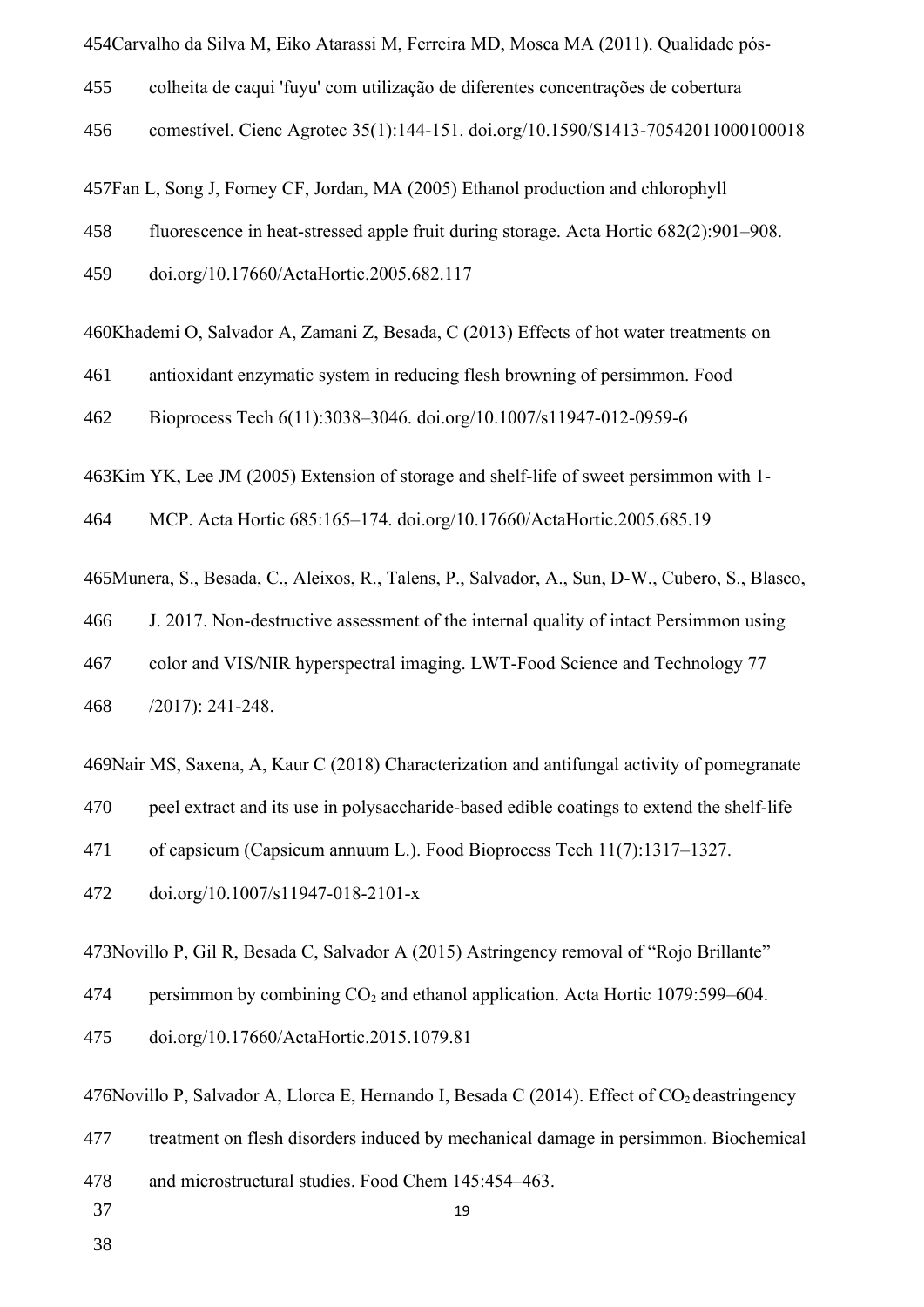480 Novillo P, Besada C, Gil R, Salvador A (2013). Fruit quality and response to deastringency

treatment of eight persimmon varieties cultivated under spanish growing conditions. 481

Acta Hortic 996:437–442. doi.org/10.17660/ActaHortic.2013.996.63 482

 $483$ Pesis E (2005) The role of the anaerobic metabolites, acetaldehyde and ethanol, in fruit

ripening, enhancement of fruit quality and fruit deterioration. Postharvest Biol Technol 484

37(1):1–19. doi.org/10.1016/j.postharvbio.2005.03.001 485

486Pesis E, Levi A, Ben-Arie R (1988) Role of acetaldehyde production in the removal of

astringency from persimmon fruits under various modified atmospheres. J Food Sci 487

53(1):153–156. doi.org/10.1111/j.1365-2621.1988.tb10197.x 488

489Rojas-Graü MA, Raybaudi-Massilia RM, Soliva-Fortuny RC, Avena-Bustillos RJ, McHugh

TH, Martín-Belloso O (2007) Apple puree-alginate edible coating as carrier of 490

antimicrobial agents to prolong shelf-life of fresh-cut apples. Postharvest Biol Technol 491

45(2):254–264. doi.org/10.1016/j.postharvbio.2007.01.017 492

493Salvador A, Arnal L, Besada C, Larrea V, Quiles A, Pérez-Munuera I (2007) Physiological

and structural changes during ripening and deastringency treatment of persimmon fruit 494

cv. "Rojo Brillante". Postharvest Biol Technol 46(2):181–188. 495

https://doi.org/10.1016/j.postharvbio.2007.05.003 496

497Salvador A, Arnal L, Carot JM, Carvalho CP, Jabaloyes JM (2006) Influence of different

factors on firmness and color evolution during the storage of persimmon cv. "Rojo 498

Brillante". J Food Sci 71(2):169-175. doi.org/10.1111/j.1365-2621.2006.tb08921.x 499

500Salvador A, Arnal L, Monterde A, Cuquerella J (2004) Reduction of chilling injury

symptoms in persimmon fruit cv."Rojo Brillante" by 1-MCP. Postharvest Biol Technol 501

33(3):285–291. doi.org/10.1016/j.postharvbio.2004.03.005 502

39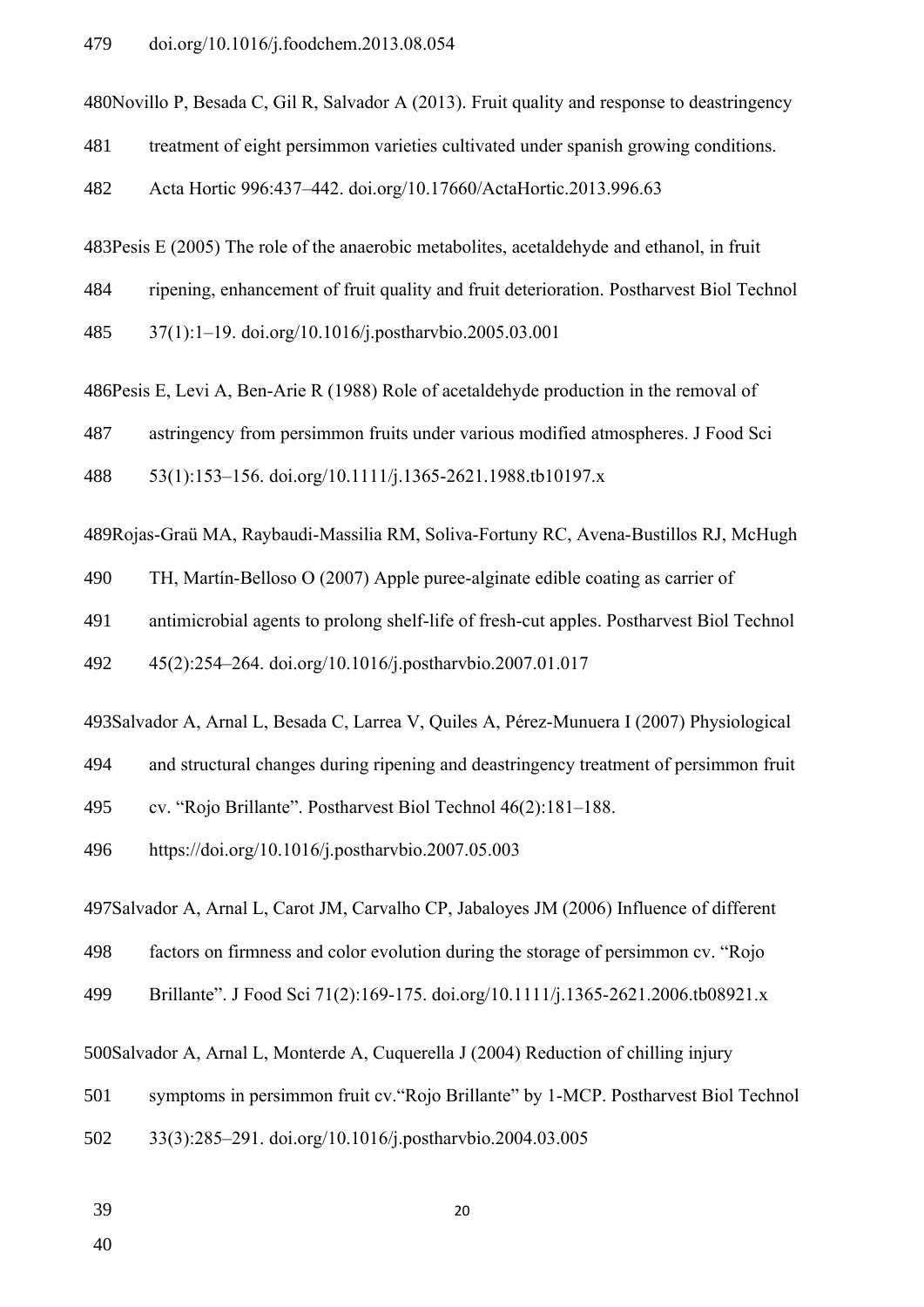503Taira S, Itamura H, Abe K, Watanabe S (1989) Comparison of the characteristics of removal

of astringency in two japanese persimmon cultivars, 'Denkuro and Hiratanenashi'. J 504

Japan Soc Hort Sci 58(2):319-325 505

506Tessmer MA, Appezzato-da-Glória B, Kluge RA (2019) Evaluation of storage temperatures

- to astringency 'Giombo' persimmon: Storage at 1 °C combined with 1-MCP is 507
- recommended to alleviate chilling injury. Sci Hortic 257:108675. 508
- doi.org/10.1016/j.scienta.2019.108675 509

510Tessmer MA, Da Glória BA, Kluge RA (2018) Astringency reduction using ethanol-

- associated to the storing under refrigeration at 5°C promotes physiological and structural 511
- alterations in "Giombo" persimmons. Com Sci 9(3):449–456. 512
- doi.org/10.14295/CS.v9i3.2014 513

514Vidrih R, Simcic M, Hribar J, Plestenjak A (1994) Astringency removal by high  $CO<sub>2</sub>$ 

treatment in persimmon fruit (Diospyros Kaki). Acta Hortic 368:652–656. 515

doi.org/10.17660/actahortic.1994.368.77 516

517Yamada M, Taira S, Ohtsuki M, Sato A, Iwanami H, Yakushiji H, Li G (2002) Varietal

differences in the ease of astringency removal by carbon dioxide gas and ethanol vapor 518

treatments among Oriental astringent persimmons of Japanese and Chinese origin. Sci 519

Hortic 94(1–2):63–72. doi.org/10.1016/S0304-4238(01)00367-3 520

521Yamasaki A, Yakushiji H, Iwamoto H, Azuma A, Sugiura H (2017) Optimum conditions for

on-tree ethanol-sticker treatment for astringency removal in 'Taigetsu' and 'Taiten' 522

persimmons. Horticult J, 86(4):463–469. doi.org/10.2503/hortj.okd-039 523

524Zhang S, Shi Y, Deng B (2015) Exogenous carbon monoxide treatment delayed the ethanol

metabolism and fruit softening of postharvest Jujube. Asian J Agric Food Sci 525

03(02):196–204. 526

527

41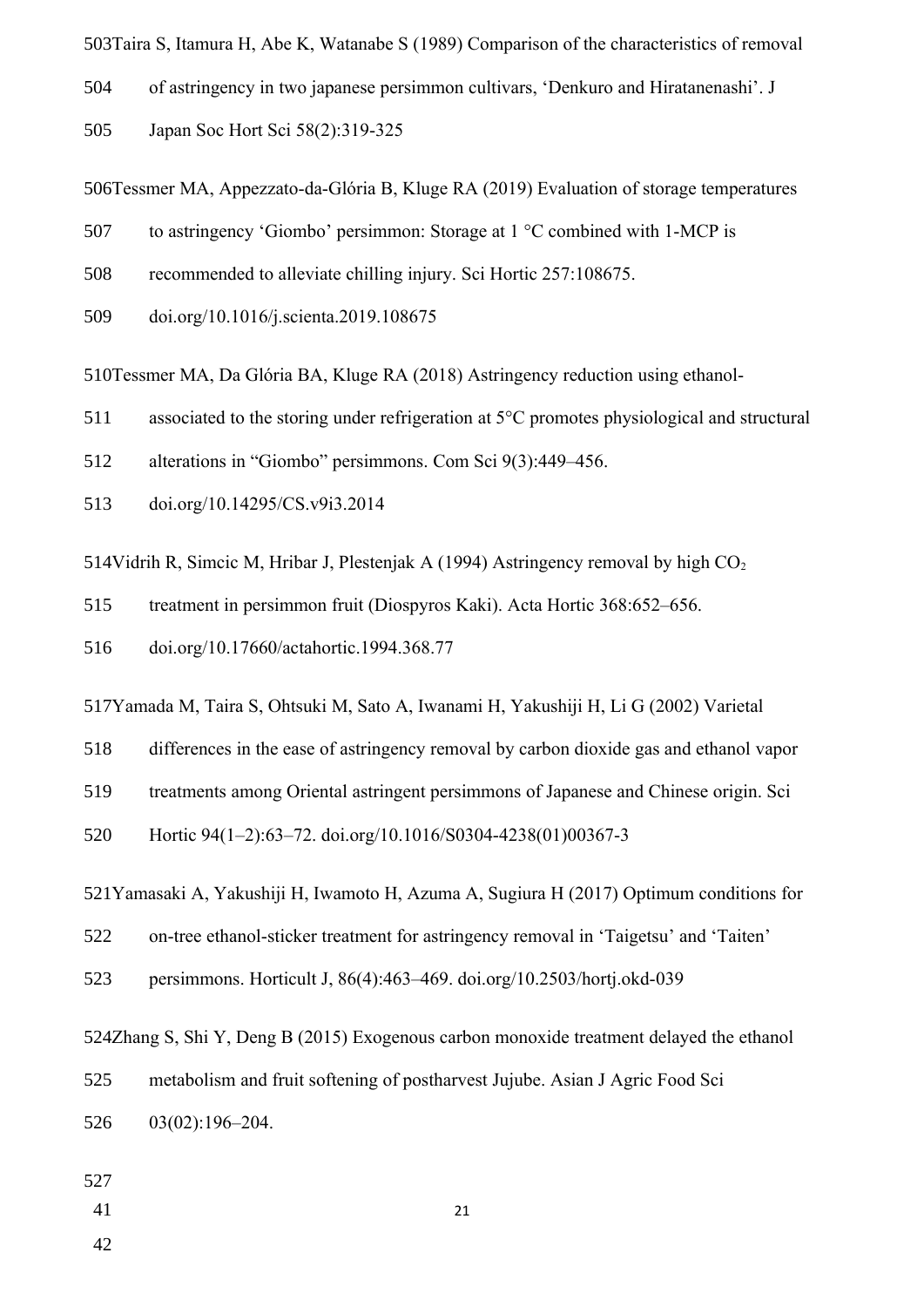

529 Fig. 1 Soluble tannins content (a, b, c, d) and sensory astringency evaluation (e, f, g, h) of 530 persimmons 'Rojo Brillante' and 'Triumph' at harvest (H) during storage at  $0^{\circ}$ C and after the 531 subsequent 5-day shelf-life period at  $20^{\circ}$ C in season 1 (S1), season 2 (S2) and season 3 (S3). 532Vertical bars represent LSD intervals ( $p \le 0.05$ ). Sensory astringency evaluation was from 1

43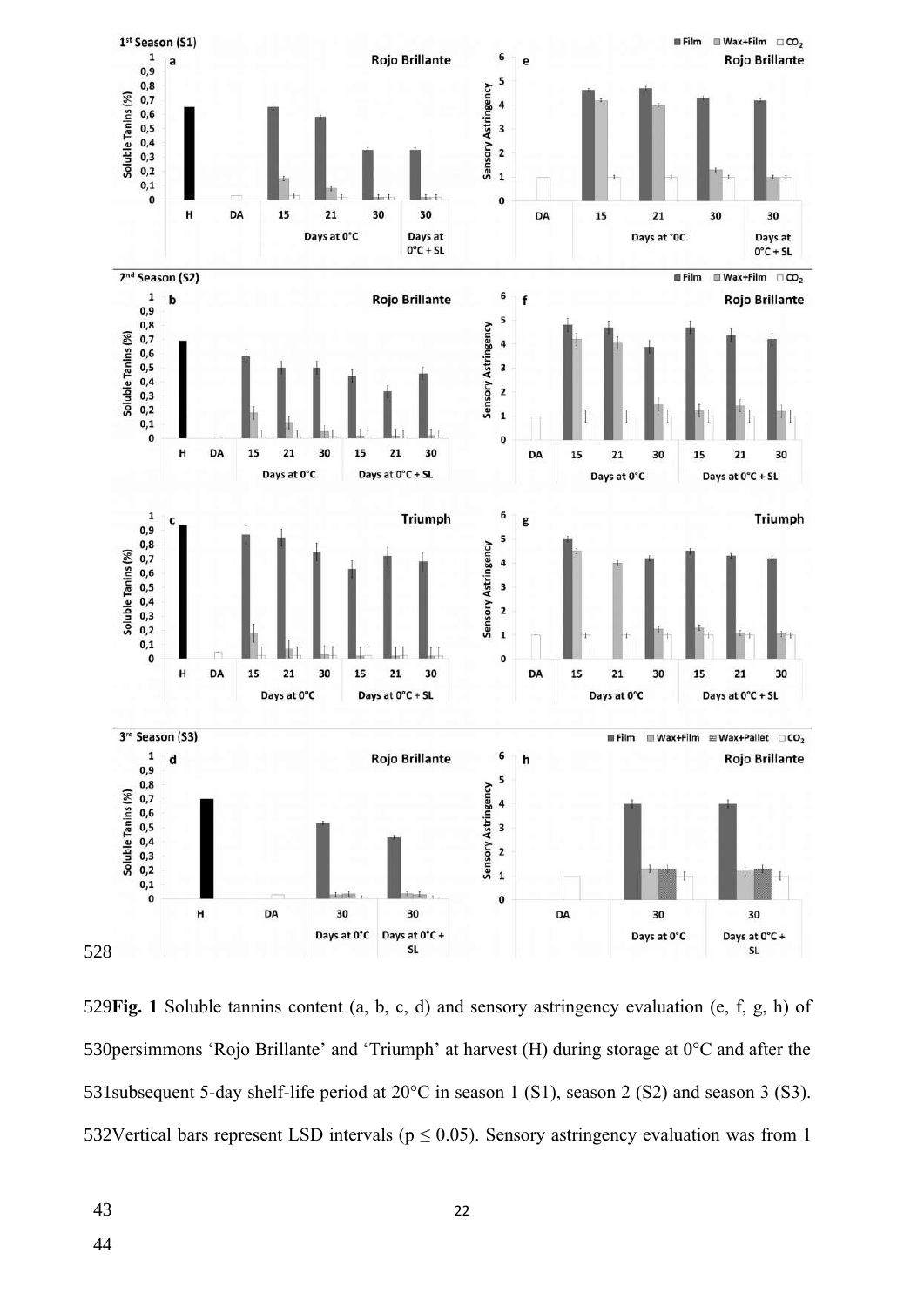533= no astringency to  $5 =$  astringency; a value below 1.5 is considered commercially 534acceptable.

Film: fruit packed in plastic film without wax. Wax+Film: fruit waxed and packed in plastic 535 536film. CO<sub>2</sub>: fruit submitted to  $CO_2$  treatment. Wax+Pallet: fruit waxed and boxes stacked on a 537 wooden pallet which was strapped with macroperforated stretch film. DA: 1 day after  $CO<sub>2</sub>$ 538treatment.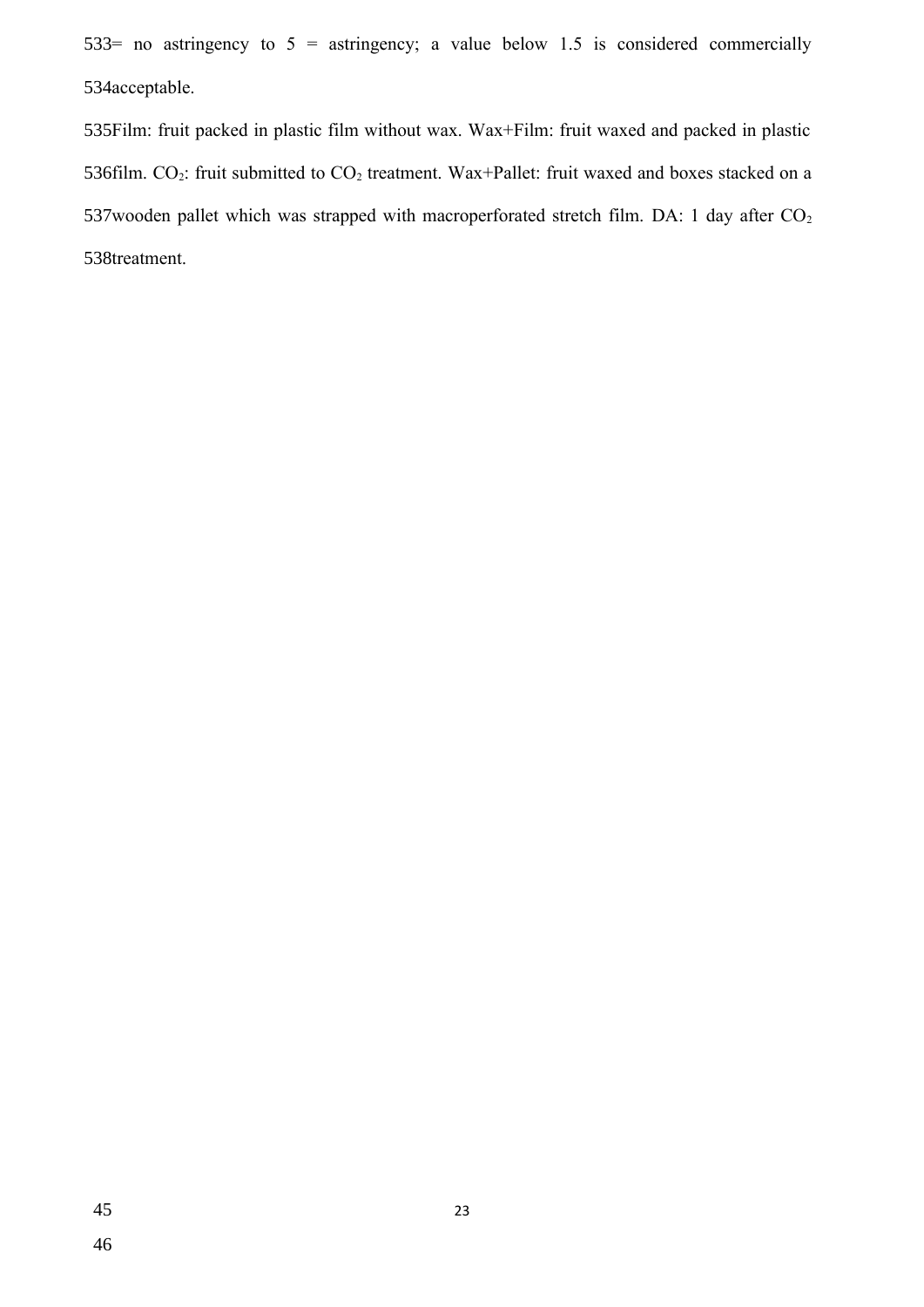

**Fig. 2** Acetaldehyde (a, b, c, d) and ethanol (e, f, g, h) (mg/100 mL) of persimmons 'Rojo 541Brillante' and 'Triumph' at harvest (H), during storage at  $0^{\circ}$ C and after the subsequent 5-day 542shelf-life period at 20°C in season 1 (S1), season 2 (S2) and season 3 (S3). Vertical bars 543 represent LSD intervals  $((p \le 0.05))$ .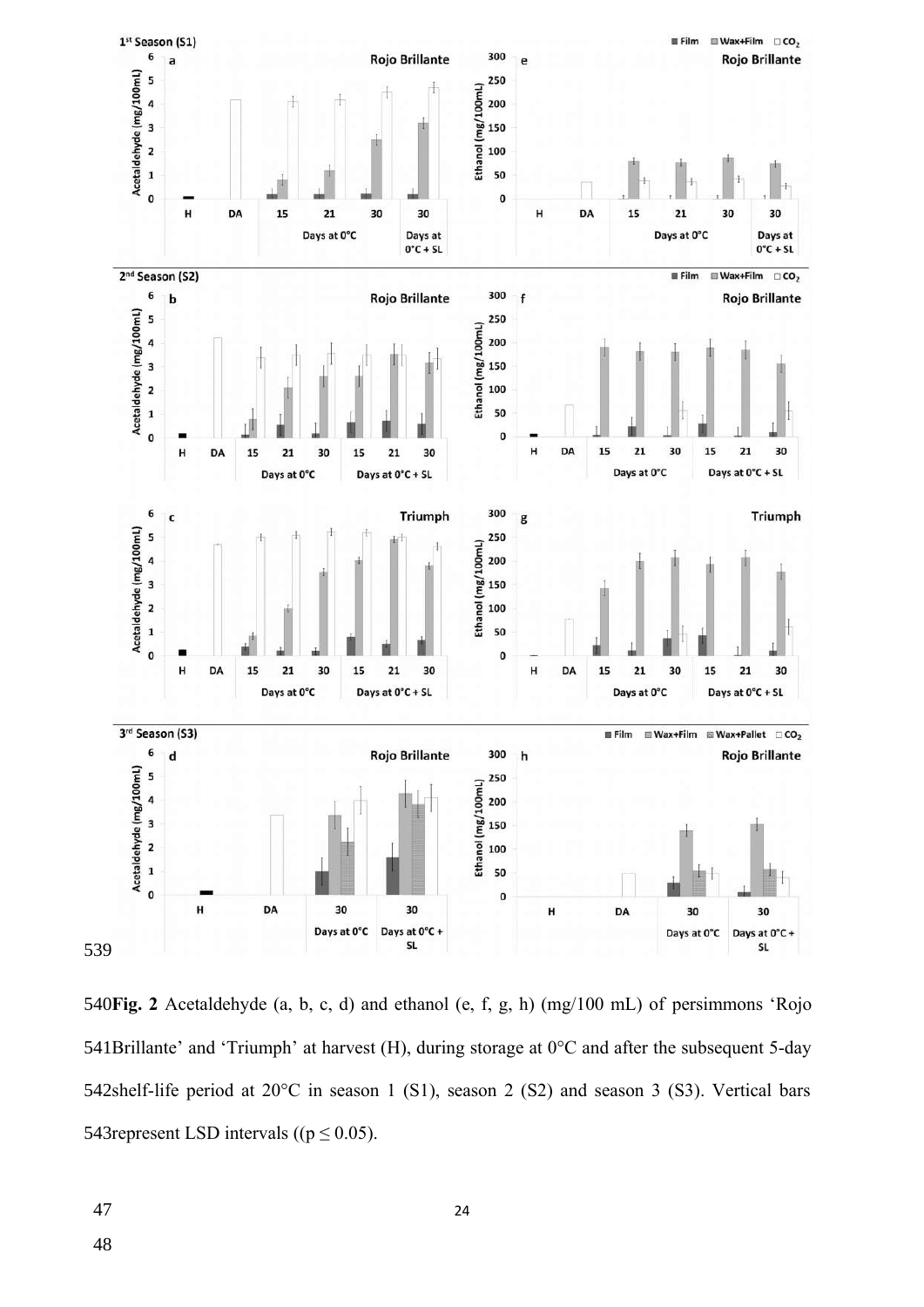Film: fruit packed in plastic film without wax. Wax+Film: fruit waxed and packed in plastic 544 545 film. CO<sub>2</sub>: fruit submitted to  $CO_2$  treatment. Wax+Pallet: fruit waxed and boxes stacked on a 546 wooden pallet, which was strapped with macroperforated stretch film. DA: 1 day after  $CO<sub>2</sub>$ 547treatment.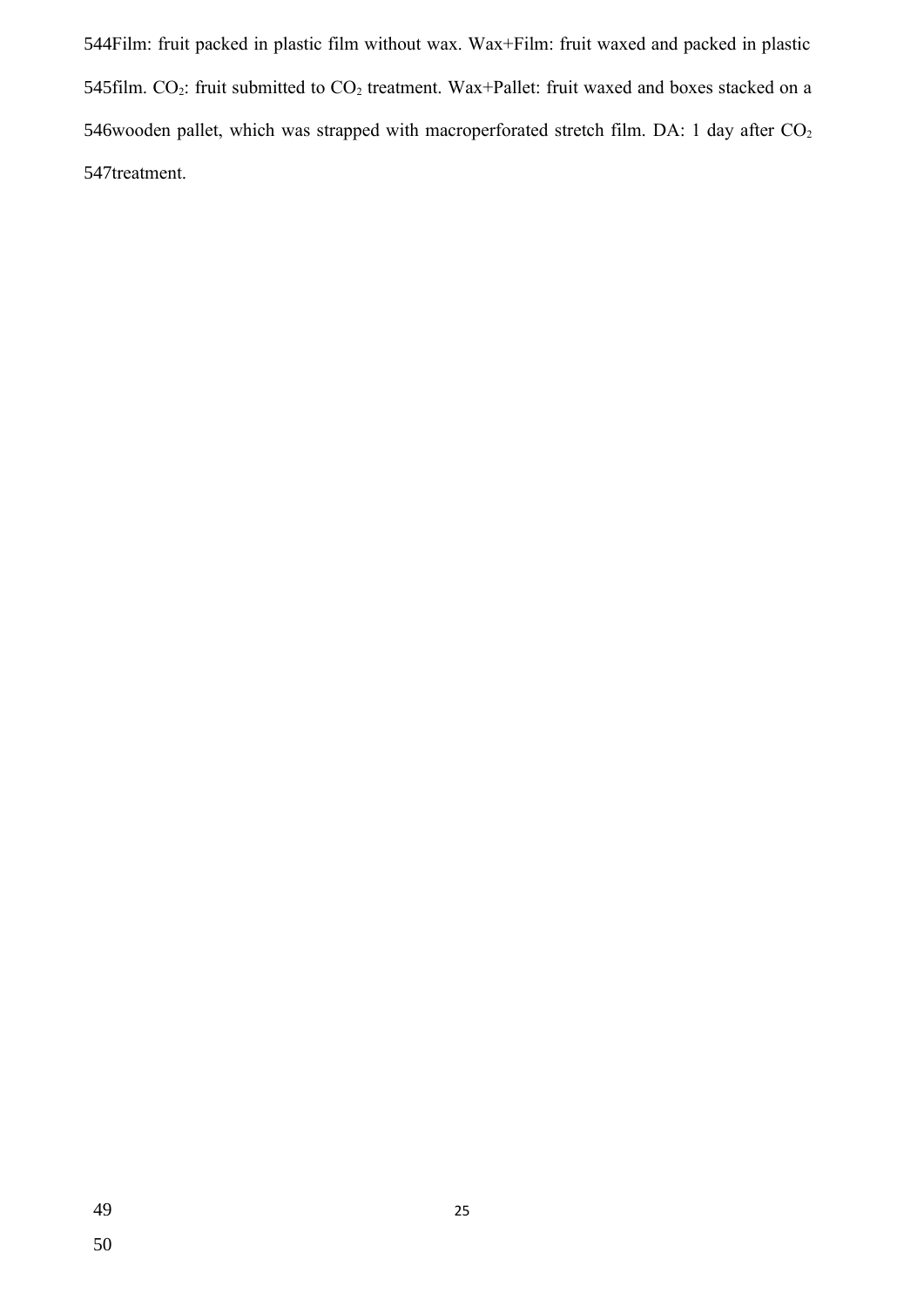

 $CO<sub>2</sub>$ 

# Wax+Film

550 $\text{Fig. 3}$  Internal quality of the 'Rojo Brillante' fruit treated with either  $\text{CO}_2$  or the new wax 551 after 30 days of cold storage, plus the 5-day shelf-life at 20  $^{\circ}$ C

| 552 |        |
|-----|--------|
| 553 |        |
| 554 |        |
| 555 |        |
| 556 |        |
| 557 |        |
| 558 |        |
| 559 |        |
| 560 |        |
| 51  | $26\,$ |
| 52  |        |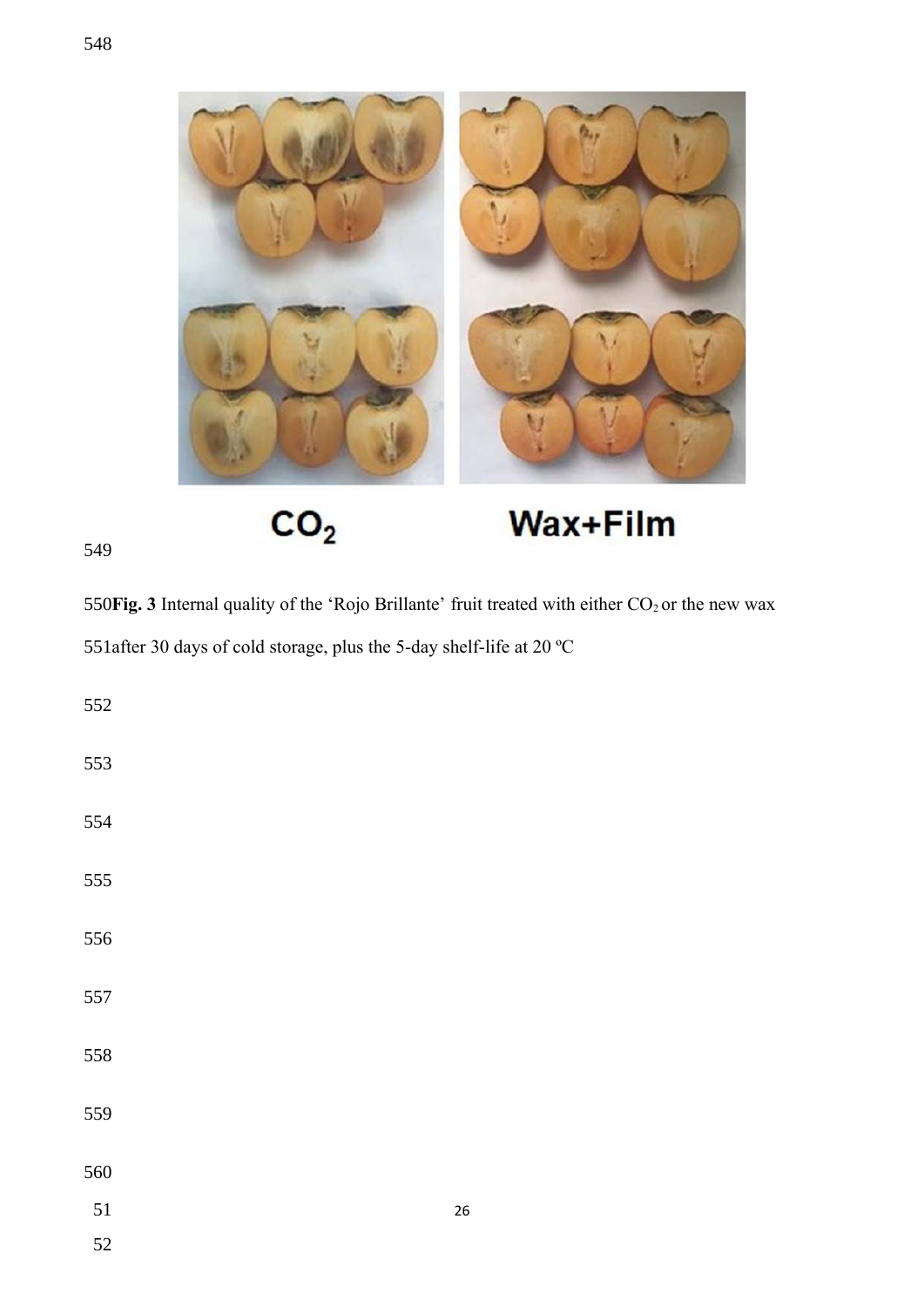# **Table 1** 562

563Treatments and conditions tested for 'Rojo Brillante' and Triumph' in the three season 564studied

|     | Season   | Treatments                                                                                            | Cultivar                  |             | Cold storage (CS)            |             | Shelf-life     |                |                        |  |
|-----|----------|-------------------------------------------------------------------------------------------------------|---------------------------|-------------|------------------------------|-------------|----------------|----------------|------------------------|--|
|     |          |                                                                                                       |                           |             | (0 °C)                       |             |                |                | (5d at 20 °C after CS) |  |
|     |          |                                                                                                       |                           | 15d         | 21d                          | 30d         | 15d            | $21\mathrm{d}$ | $30\mathrm{d}$         |  |
|     | $\rm S1$ | $\overline{CO_2}$<br>$\ensuremath{\text{Wax}}\xspace\text{+Film}$<br>$\rm{Film}$                      | Rojo Brillante            | $\mathbf X$ | $\mathbf X$                  | $\mathbf X$ | $\overline{a}$ | $\overline{a}$ | $\mathbf X$            |  |
|     | $\rm S2$ | $\overline{CO_2}$<br>$\mbox{Wax+Film}$<br>$\rm{Film}$                                                 | Rojo Brillante<br>Triumph | $\mathbf X$ | $\mathbf X$                  | $\mathbf X$ | $\mathbf X$    | $\mathbf X$    | $\mathbf X$            |  |
|     | S3       | CO <sub>2</sub><br>$\mbox{Wax+Film}$<br>$\rm{Film}$<br>$\ensuremath{\text{Wax}}\xspace\text{+Pallet}$ | Rojo Brillante            |             | $\qquad \qquad \blacksquare$ | $\mathbf X$ |                |                | $\mathbf X$            |  |
| 565 |          |                                                                                                       |                           |             |                              |             |                |                |                        |  |
| 566 |          |                                                                                                       |                           |             |                              |             |                |                |                        |  |
| 567 |          |                                                                                                       |                           |             |                              |             |                |                |                        |  |
| 568 |          |                                                                                                       |                           |             |                              |             |                |                |                        |  |
| 569 |          |                                                                                                       |                           |             |                              |             |                |                |                        |  |
| 570 |          |                                                                                                       |                           |             |                              |             |                |                |                        |  |
| 571 |          |                                                                                                       |                           |             |                              |             |                |                |                        |  |
| 572 |          |                                                                                                       |                           |             |                              |             |                |                |                        |  |
| 573 |          |                                                                                                       |                           |             |                              |             |                |                |                        |  |
| 574 |          |                                                                                                       |                           |             |                              |             |                |                |                        |  |
| 575 |          |                                                                                                       |                           |             |                              |             |                |                |                        |  |
| 576 |          |                                                                                                       |                           |             |                              |             |                |                |                        |  |
| 53  |          |                                                                                                       |                           | $27\,$      |                              |             |                |                |                        |  |
| 54  |          |                                                                                                       |                           |             |                              |             |                |                |                        |  |